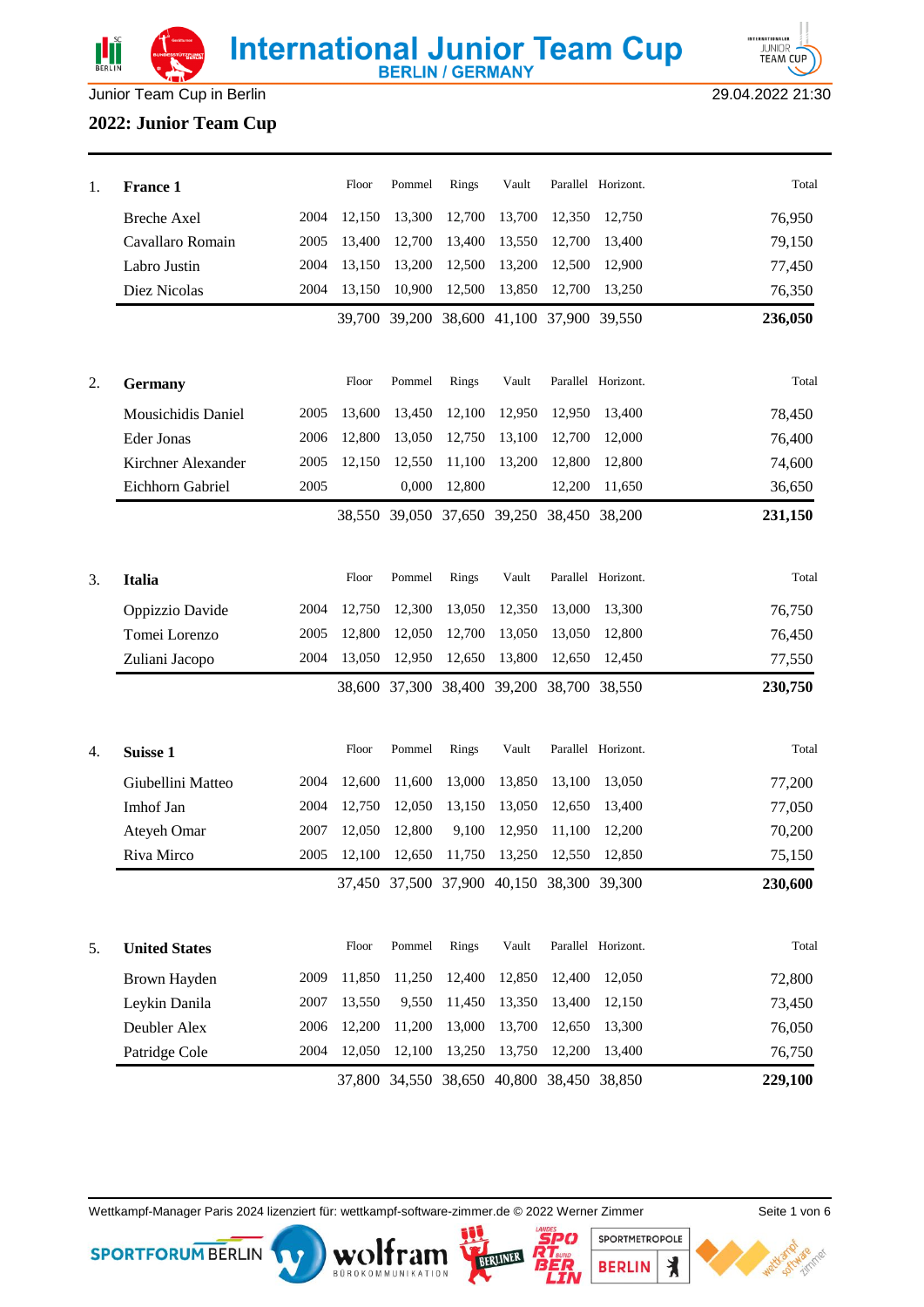### Junior Team Cup in Berlin 29.04.2022 21:30

**INTERNATIONALE** 

| 6.  | <b>KNGU 1 (NED)</b>     |      | Floor       | Pommel | Rings         | Vault                                     |        | Parallel Horizont. | Total   |
|-----|-------------------------|------|-------------|--------|---------------|-------------------------------------------|--------|--------------------|---------|
|     | Hasson Daniel           | 2004 | 12,900      | 11,850 | 12,900        | 13,300                                    | 12,400 | 11,350             | 74,700  |
|     | Abaidi Amine            | 2005 | 13,200      | 12,350 | 10,500        | 14,350                                    | 12,750 | 13,000             | 76,150  |
|     | Faverus Elijah          | 2006 | 12,900      | 11,900 | 12,450        | 13,600                                    | 10,750 | 11,600             | 73,200  |
|     | <b>Enser Aaron</b>      | 2007 | 12,750      | 12,050 | 10,900        | 13,650                                    | 12,700 | 10,800             | 72,850  |
|     |                         |      | 39,000      |        |               | 36,300 36,250 41,600 37,850 35,950        |        |                    | 226,950 |
| 7.  | Austria                 |      | Floor       | Pommel | Rings         | Vault                                     |        | Parallel Horizont. | Total   |
|     | <b>Ivkic Nicolas</b>    | 2004 | 13,000      | 12,150 | 12,900        | 14,150                                    | 11,900 | 11,400             | 75,500  |
|     | Fraisl Matteo           | 2006 | 12,600      | 11,200 | 11,600        | 12,100                                    | 12,300 | 11,800             | 71,600  |
|     | Vetter Gino             | 2006 | 13,500      | 12,400 | 12,450        | 13,250                                    | 10,150 | 12,550             | 74,300  |
|     | <b>Bickel David</b>     | 2004 | 13,450      | 11,250 | 12,550        | 13,200                                    | 12,000 | 11,700             | 74,150  |
|     |                         |      | 39.950      |        | 35,800 37,900 | 40,600                                    |        | 36,200 36,050      | 226,500 |
| 8.  | <b>Great Britain</b>    |      | Floor       | Pommel | Rings         | Vault                                     |        | Parallel Horizont. | Total   |
|     | <b>Stanley Jack</b>     | 2004 | 13,200      | 11,200 | 13,300        | 13,650                                    | 11,900 | 11,650             | 74,900  |
|     | <b>Banks Oakley</b>     | 2005 | 12,700      | 12,750 | 12,100        | 14,150                                    | 12,700 | 12,500             | 76,900  |
|     | Goddard Michael         | 2006 | 12,650      | 10,850 | 12,150        | 11,700                                    | 12,450 | 11,950             | 71,750  |
|     | Porter Benjamin         | 2009 | 12,600      | 8,150  | 11,550        | 12,900                                    | 11,600 | 11,400             | 68,200  |
|     |                         |      | 38,550      |        |               | 34,800 37,550 40,700                      |        | 37,050 36,100      | 224,750 |
| 9.  | Pole France de Lyon     |      | Floor       | Pommel | Rings         | Vault                                     |        | Parallel Horizont. | Total   |
|     | <b>Burbail Alphonce</b> | 2004 | 13,050      | 11,650 | 13,250        | 13,050                                    | 12,300 | 12,700             | 76,000  |
|     | Nicolas Matéo           | 2005 | 11,800      | 11,450 | 12,350        | 13,400                                    | 12,300 | 10,950             | 72,250  |
|     | Jean-Alphonse Adam      |      | 2006 11,700 |        |               | 9,450 12,000 12,950 12,200                |        | 11,850             | 70,150  |
|     | Delaye Antonin          | 2007 | 12,800      | 12,150 | 10,900        | 13,050                                    | 11,550 | 11,850             | 72,300  |
|     |                         |      |             |        |               | 37,650 35,250 37,600 39,500 36,800 36,400 |        |                    | 223,200 |
| 10. | <b>Hungary</b>          |      | Floor       | Pommel | Rings         | Vault                                     |        | Parallel Horizont. | Total   |
|     | Zambori Zala Samu       | 2006 | 11,800      | 11,550 | 12,500        | 13,150                                    | 11,150 | 12,500             | 72,650  |
|     | <b>Juhasz Balazs</b>    | 2005 | 12,450      | 11,700 | 10,950        | 13,500                                    | 11,150 | 12,900             | 72,650  |
|     | Zavory Szilard          | 2005 | 12,500      | 11,400 | 12,850        | 14,250                                    | 12,400 | 13,200             | 76,600  |
|     |                         |      |             |        |               | 36,750 34,650 36,300 40,900 34,700 38,600 |        |                    | 221,900 |

**International Junior Team Cup** 

Wettkampf-Manager Paris 2024 lizenziert für: wettkampf-software-zimmer.de © 2022 Werner Zimmer Seite 2 von 6

BÜROKOMMUNIKATION

**SPORTFORUM BERLIN** 



l e To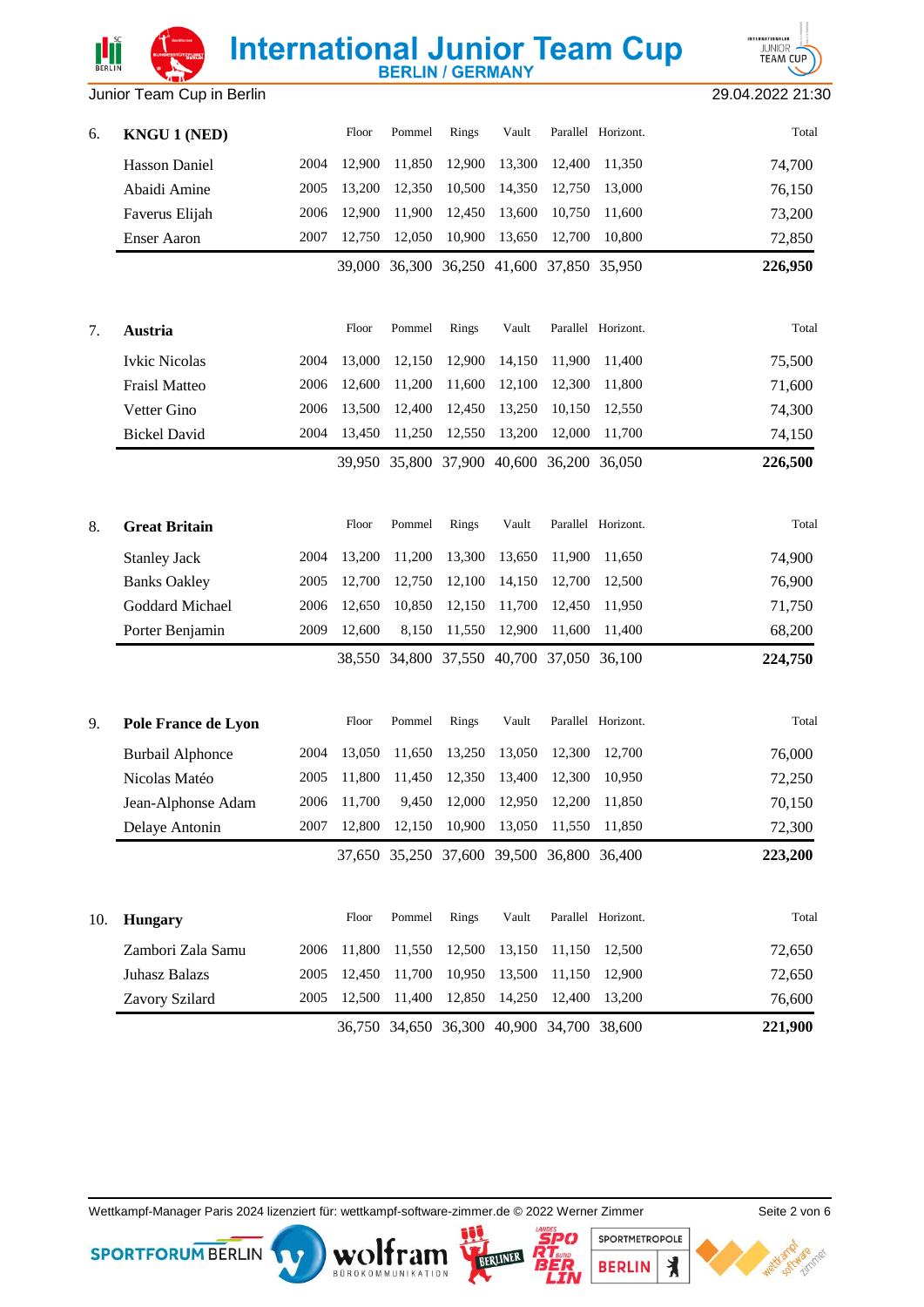# **International Junior Team Cup** Junior Team Cup in Berlin 29.04.2022 21:30



| 11. | <b>Norway</b>                |      | Floor  | Pommel               | Rings  | Vault                                     |               | Parallel Horizont. | Total   |
|-----|------------------------------|------|--------|----------------------|--------|-------------------------------------------|---------------|--------------------|---------|
|     | Sponevik Sebastian           | 2005 | 11,900 | 12,450               | 12,500 | 14,450                                    | 12,750        | 12,750             | 76,800  |
|     | Sønsteng William             | 2007 | 12,250 | 10,450               | 10,100 | 12,800                                    | 12,000        | 11,650             | 69,250  |
|     | Kvamsøe Jakob                | 2005 | 12,400 | 9,450                | 11,650 | 13,250                                    | 12,150        | 12,300             | 71,200  |
|     | Ifeanyi Joshua               | 2006 | 12,350 | 10,900               | 11,300 | 12,750                                    | 12,000        | 11,050             | 70,350  |
|     |                              |      |        |                      |        | 37,000 33,800 35,450 40,500 36,900        |               | 36,700             | 220,350 |
| 12. | <b>Czech Republic 1</b>      |      | Floor  | Pommel               | Rings  | Vault                                     |               | Parallel Horizont. | Total   |
|     | Kaplan David Dan             | 2004 | 12,500 | 11,000               | 10,850 | 13,400                                    | 11,900        | 10,050             | 69,700  |
|     | Durák Miroslav               | 2004 | 11,100 | 11,550               | 11,000 | 13,100                                    | 11,850        | 11,500             | 70,100  |
|     | <b>Bago Daniel</b>           | 2004 | 12,550 | 11,750               | 13,050 | 13,950                                    | 11,450        | 10,900             | 73,650  |
|     | Gagamov Jack                 | 2005 | 12,600 | 12,250               | 11,150 | 12,950                                    | 11,400        | 12,650             | 73,000  |
|     |                              |      | 37.650 |                      |        | 35,550 35,200 40,450 35,200               |               | 35,050             | 219,100 |
| 13. | Luxembourg                   |      | Floor  | Pommel               | Rings  | Vault                                     |               | Parallel Horizont. | Total   |
|     | <b>Brandenburger Quentin</b> | 2005 | 12,650 | 11,700               | 12,650 | 13,800                                    | 13,250        | 12,450             | 76,500  |
|     | Kayser Mathis                | 2006 |        | 10,150               |        | 14,000                                    | 11,950        | 11,300             | 47,400  |
|     | Foley Ronan                  | 2005 | 12,400 | 10,750               | 11,300 | 13,050                                    | 12,200        | 11,950             | 71,650  |
|     | Palermo Joy                  | 2006 | 11,250 | 9,950                | 11,050 | 12,250                                    | 12,000        | 9,750              | 66,250  |
|     |                              |      |        | 36,300 32,600 35,000 |        |                                           | 40,850 37,450 | 35,700             | 217,900 |
| 14. | <b>Israel</b>                |      | Floor  | Pommel               | Rings  | Vault                                     |               | Parallel Horizont. | Total   |
|     | Snir Ron                     | 2005 | 12,250 | 12,200               | 12,650 | 11,900                                    | 11,450        | 11,350             | 71,800  |
|     | <b>Berkovich Noam</b>        | 2008 | 12,600 | 11,400               | 11,200 | 12,500                                    | 11,250        | 11,050             | 70,000  |
|     | Ortal Ron                    | 2007 | 12,150 | 11,200               | 11,100 | 12,400                                    | 12,600        | 10,500             | 69,950  |
|     | Dotsenko Dmytro              | 2006 | 10,850 | 10,500               | 11,850 | 13,100                                    | 12,300        | 13,450             | 72,050  |
|     |                              |      |        |                      |        | 37,000 34,800 35,700 38,000 36,350 35,850 |               |                    | 217,700 |
| 15. | NTB (GER)                    |      | Floor  | Pommel               | Rings  | Vault                                     |               | Parallel Horizont. | Total   |
|     | Wohl Bryan                   | 2006 | 12,350 | 10,500               | 12,650 | 13,300                                    | 12,350        | 10,750             | 71,900  |
|     | <b>Sinner Maxim</b>          | 2005 | 11,100 | 10,200               | 13,000 | 13,450                                    | 11,200        | 12,600             | 71,550  |
|     | Serban Daniel                | 2005 | 11,450 | 11,850               | 12,550 | 13,050                                    | 11,750        | 12,000             | 72,650  |
|     | Fokin Matvey                 | 2010 | 11,650 | 10,050               | 11,000 | 11,900                                    | 11,300        | 11,100             | 67,000  |
|     |                              |      |        |                      |        | 35,450 32,550 38,200 39,800 35,400 35,700 |               |                    | 217,100 |

Wettkampf-Manager Paris 2024 lizenziert für: wettkampf-software-zimmer.de © 2022 Werner Zimmer Seite 3 von 6

wolf

KATION

**SPORTFORUM BERLIN** 

SPORTMETROPOLE

**BERLIN** 

 $\star$ 

'e Tê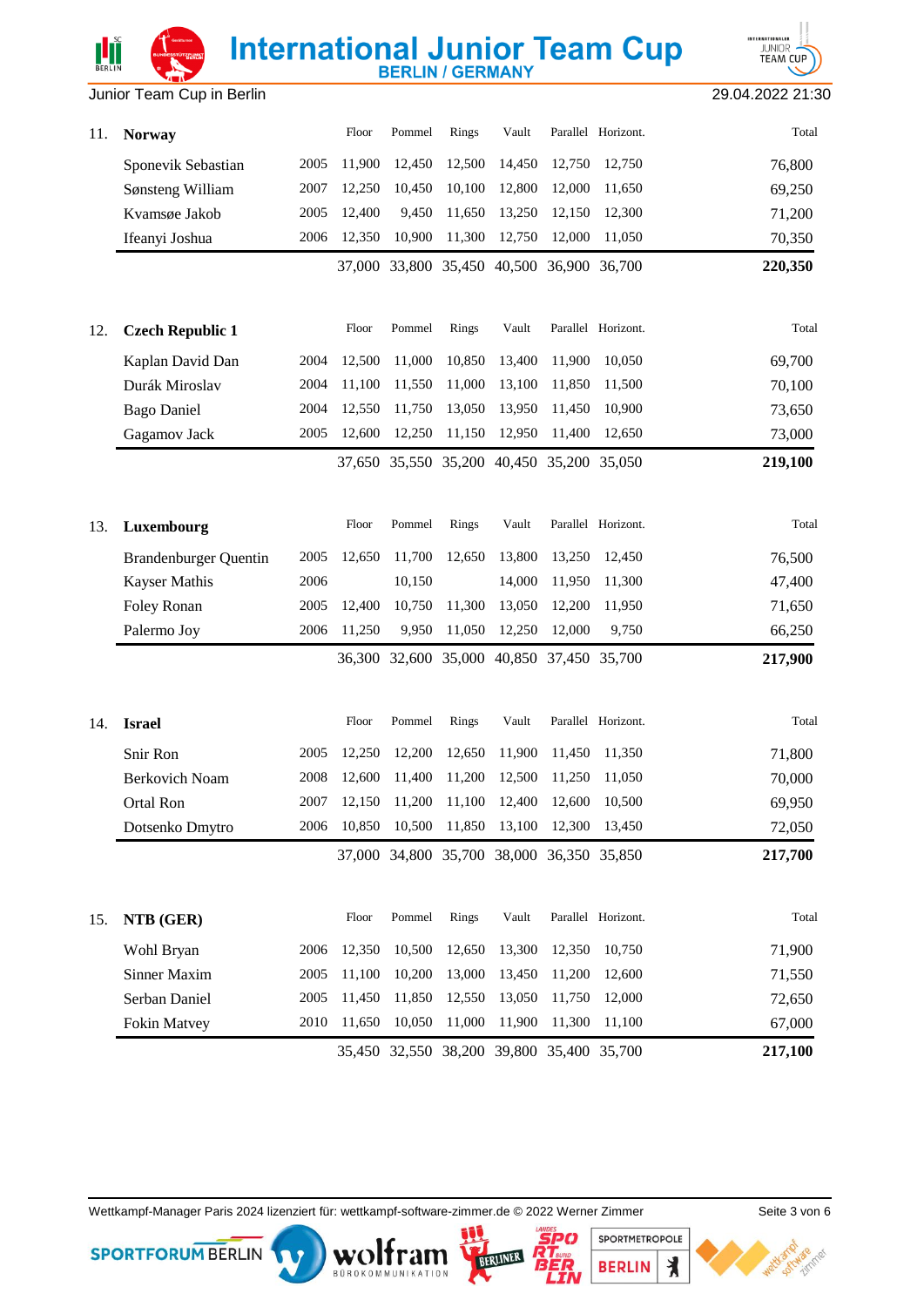# **International Junior Team Cup** Junior Team Cup in Berlin 29.04.2022 21:30



| 16. | <b>Sweden</b>             |      | Floor  | Pommel | Rings  | Vault                                     |        | Parallel Horizont. | Total   |
|-----|---------------------------|------|--------|--------|--------|-------------------------------------------|--------|--------------------|---------|
|     | Il-Sung Melander Luis     | 2004 | 11,300 | 11,100 | 13,650 | 13,050                                    | 12,250 | 12,100             | 73,450  |
|     | Smith Jonathan            | 2004 | 12,000 | 10,650 | 10,550 | 13,300                                    | 12,100 | 11,550             | 70,150  |
|     | Coche Aaron               | 2005 | 12,900 | 11,400 | 11,300 | 13,100                                    | 11,200 | 11,050             | 70,950  |
|     | Olof Antti                | 2005 | 10,850 | 11,500 | 10,750 | 13,300                                    | 12,400 | 10,900             | 69,700  |
|     |                           |      |        |        |        | 36,200 34,000 35,700 39,700 36,750 34,700 |        |                    | 217,050 |
| 17. | <b>Belgium 1</b>          |      | Floor  | Pommel | Rings  | Vault                                     |        | Parallel Horizont. | Total   |
|     | Schepers Kyano            | 2006 | 12,250 | 8,150  | 12,200 | 9,200                                     | 12,400 | 11,650             | 65,850  |
|     | <b>Tournicourt Victor</b> | 2006 | 11,900 | 11,050 | 11,250 | 12,350                                    | 12,150 | 11,250             | 69,950  |
|     | Vandeberg Giel            | 2005 | 11,500 | 10,600 | 12,300 | 12,650                                    | 11,150 | 12,300             | 70,500  |
|     | Van Moorleghem Dario      | 2005 | 12,200 | 10,250 | 12,400 | 13,050                                    | 12,050 | 12,250             | 72,200  |
|     |                           |      |        |        |        | 36,350 31,900 36,900 38,050 36,600 36,200 |        |                    | 216,000 |
| 18. | <b>SC Berlin 1</b>        |      | Floor  | Pommel | Rings  | Vault                                     |        | Parallel Horizont. | Total   |
|     | Öztürk Mert               | 2006 | 12,650 | 12,150 | 11,000 | 12,750                                    | 12,250 | 12,100             | 72,900  |
|     | Wagner Mika               | 2007 | 11,950 |        | 11,900 | 11,950                                    | 11,350 | 11,350             | 58,500  |
|     | Chebotarev German         | 2009 | 11,300 | 9,350  | 10,800 | 11,000                                    | 10,900 | 10,750             | 64,100  |
|     | Löwe Luc                  | 2006 | 12,650 | 11,050 | 12,250 | 13,400                                    | 12,100 | 12,050             | 73,500  |
|     |                           |      |        |        |        | 37,250 32,550 35,150 38,100 35,700 35,500 |        |                    | 214,250 |
| 19. | Poland                    |      | Floor  | Pommel | Rings  | Vault                                     |        | Parallel Horizont. | Total   |
|     | Le-Khac Tomasz            | 2008 | 11,300 | 11,600 | 12,000 | 11,100                                    | 12,350 | 11,950             | 70,300  |
|     | Kurowski Jakub            | 2004 | 12,550 | 11,450 | 11,450 | 13,350                                    | 11,700 | 11,150             | 71,650  |
|     | Kwiatkowski Michal        | 2005 | 12,550 | 10,800 |        | 11,250 12,200                             | 11,450 | 10,600             | 68,850  |
|     | Koperski Filip            | 2007 | 10,650 |        |        | 4,450 11,100 12,500 12,250 10,850         |        |                    | 61,800  |
|     |                           |      |        |        |        | 36,400 33,850 34,700 38,050 36,300 33,950 |        |                    | 213,250 |
| 20. | <b>Czech Republic 2</b>   |      | Floor  | Pommel | Rings  | Vault                                     |        | Parallel Horizont. | Total   |
|     | Daněk Jonáš               | 2006 | 12,950 | 10,550 | 11,550 | 13,150                                    | 11,950 | 10,950             | 71,100  |
|     | Schmitz Josef             | 2005 | 11,350 | 9,900  | 11,900 | 12,250                                    | 11,950 | 11,200             | 68,550  |
|     | Pospíšil Martin           | 2005 | 12,500 | 9,550  | 12,350 | 13,000                                    | 11,750 | 12,550             | 71,700  |
|     | Neshyba Milan             | 2004 | 11,900 | 10,350 | 11,800 | 11,400                                    | 12,000 | 10,300             | 67,750  |
|     |                           |      |        |        |        | 37,350 30,800 36,050 38,400 35,900 34,700 |        |                    | 213,200 |

Wettkampf-Manager Paris 2024 lizenziert für: wettkampf-software-zimmer.de © 2022 Werner Zimmer Seite 4 von 6

BÜROKOMMUNIKATION

**SPORTFORUM BERLIN** 



SPORTMETROPOLE

**BERLIN** 

 $\star$ 

7.77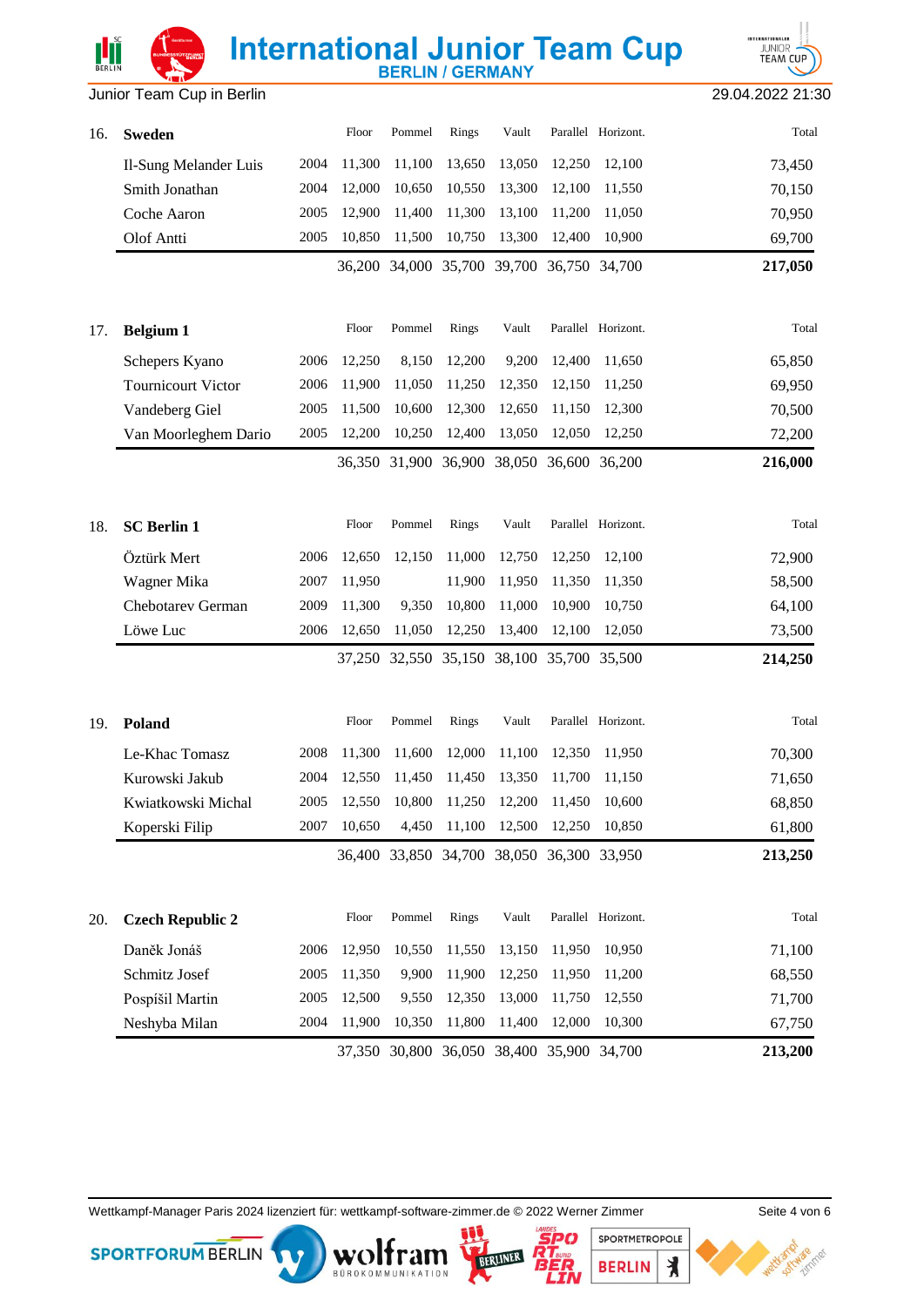

Junior Team Cup in Berlin 29.04.2022 21:30

| 21. | Romania                 |      | Floor  | Pommel                                    | Rings  | Vault                                          |        | Parallel Horizont. | Total   |
|-----|-------------------------|------|--------|-------------------------------------------|--------|------------------------------------------------|--------|--------------------|---------|
|     | <b>Tarca Nicholas</b>   | 2004 |        |                                           | 12,250 |                                                | 11,250 | 10,550             | 34,050  |
|     | Marcu Norbet            | 2005 | 12,250 | 11,250                                    | 12,150 | 13,050                                         | 9,850  | 11,600             | 70,150  |
|     | Puicea David            | 2006 | 11,600 | 11,500                                    | 11,850 | 12,300                                         | 11,350 | 11,400             | 70,000  |
|     | Mihai Radu Iustin       | 2006 | 12,490 | 9,850                                     | 12,000 | 13,400                                         | 11,200 | 12,100             | 71,040  |
|     |                         |      |        |                                           |        | 36,340 32,600 36,400 38,750 33,800 35,100      |        |                    | 212,990 |
| 22. | Catalan                 |      | Floor  | Pommel                                    | Rings  | Vault                                          |        | Parallel Horizont. | Total   |
|     | Lopez Kilian            | 2008 | 10,950 | 10,800                                    | 5,200  | 11,450                                         | 11,700 | 11,000             | 61,100  |
|     | <b>Barris Gabriel</b>   | 2007 | 12,000 | 11,750                                    | 12,200 | 12,700                                         | 11,450 | 10,050             | 70,150  |
|     | <b>Beltran Enric</b>    | 2005 | 10,900 |                                           | 8,950  | 13,000                                         | 10,700 | 11,850             | 55,400  |
|     | Terres Eric             | 2005 | 13,000 | 10,450                                    | 12,150 | 13,400                                         | 11,800 | 11,300             | 72,100  |
|     |                         |      |        |                                           |        | 35,950 33,000 33,300 39,100 34,950 34,150      |        |                    | 210,450 |
| 23. | <b>KNGU 2 (NED)</b>     |      | Floor  | Pommel                                    | Rings  | Vault                                          |        | Parallel Horizont. | Total   |
|     | <b>Bottse Reduan</b>    | 2007 | 12,350 | 11,000                                    | 12,250 | 12,950                                         | 12,800 | 11,800             | 73,150  |
|     | Laschewski Steijn       | 2008 | 11,950 | 9,750                                     | 10,850 | 10,150                                         | 10,100 | 10,900             | 63,700  |
|     | <b>Keser Cas</b>        | 2007 |        | 11,700                                    | 11,350 | 10,500                                         | 12,100 | 10,850             | 56,500  |
|     | Lambrechts Cas          | 2006 | 11,500 | 8,100                                     | 11,100 | 11,550                                         | 11,200 | 11,050             | 64,500  |
|     |                         |      |        |                                           |        | 35,800 32,450 34,700 35,000 36,100 33,750      |        |                    | 207,800 |
| 24. | <b>SC Cottbus (GER)</b> |      | Floor  | Pommel                                    | Rings  | Vault                                          |        | Parallel Horizont. | Total   |
|     | Hermann Jarick          | 2005 | 10,900 | 11,150                                    | 11,500 | 12,400                                         | 12,150 | 10,000             | 68,100  |
|     | Jabine Till             | 2007 | 10,600 | 9,250                                     | 10,650 | 11,700                                         | 9,200  | 10,750             | 62,150  |
|     | Beetz Noah              |      |        |                                           |        | 2008 12,800 11,300 10,650 13,050 11,800 11,250 |        |                    | 70,850  |
|     | Yarovyi Artem           | 2009 | 12,150 | 7,100                                     | 10,100 | 11,200                                         | 11,600 | 9,750              | 61,900  |
|     |                         |      |        |                                           |        | 35,850 31,700 32,800 37,150 35,550 32,000      |        |                    | 205,050 |
| 25. | <b>Iceland</b>          |      | Floor  | Pommel                                    | Rings  | Vault                                          |        | Parallel Horizont. | Total   |
|     | Kárason Stefán Máni     | 2006 | 10,450 | 6,650                                     | 10,400 | 11,200                                         | 9,200  | 10,750             | 58,650  |
|     | Ragnarsson Lúkas Ari    | 2006 | 10,600 | 8,500                                     | 11,000 | 12,350                                         | 11,150 | 10,200             | 63,800  |
|     | Stefánsson Sigurður Ari | 2004 | 12,350 | 10,650                                    | 10,600 | 12,600                                         | 11,800 | 11,750             | 69,750  |
|     | Kristinsson Ari Freyr   | 2006 | 11,000 | 9,750                                     | 10,050 | 10,850                                         | 11,200 | 8,500              | 61,350  |
|     |                         |      |        | 33,950 28,900 32,000 36,150 34,150 32,700 |        |                                                |        |                    | 197,850 |

Wettkampf-Manager Paris 2024 lizenziert für: wettkampf-software-zimmer.de © 2022 Werner Zimmer Seite 5 von 6

**SPORTFORUM BERLIN** 

BOROKOMMUNIKATION



SPORTMETROPOLE

**BERLIN** 

 $\star$ 

7.77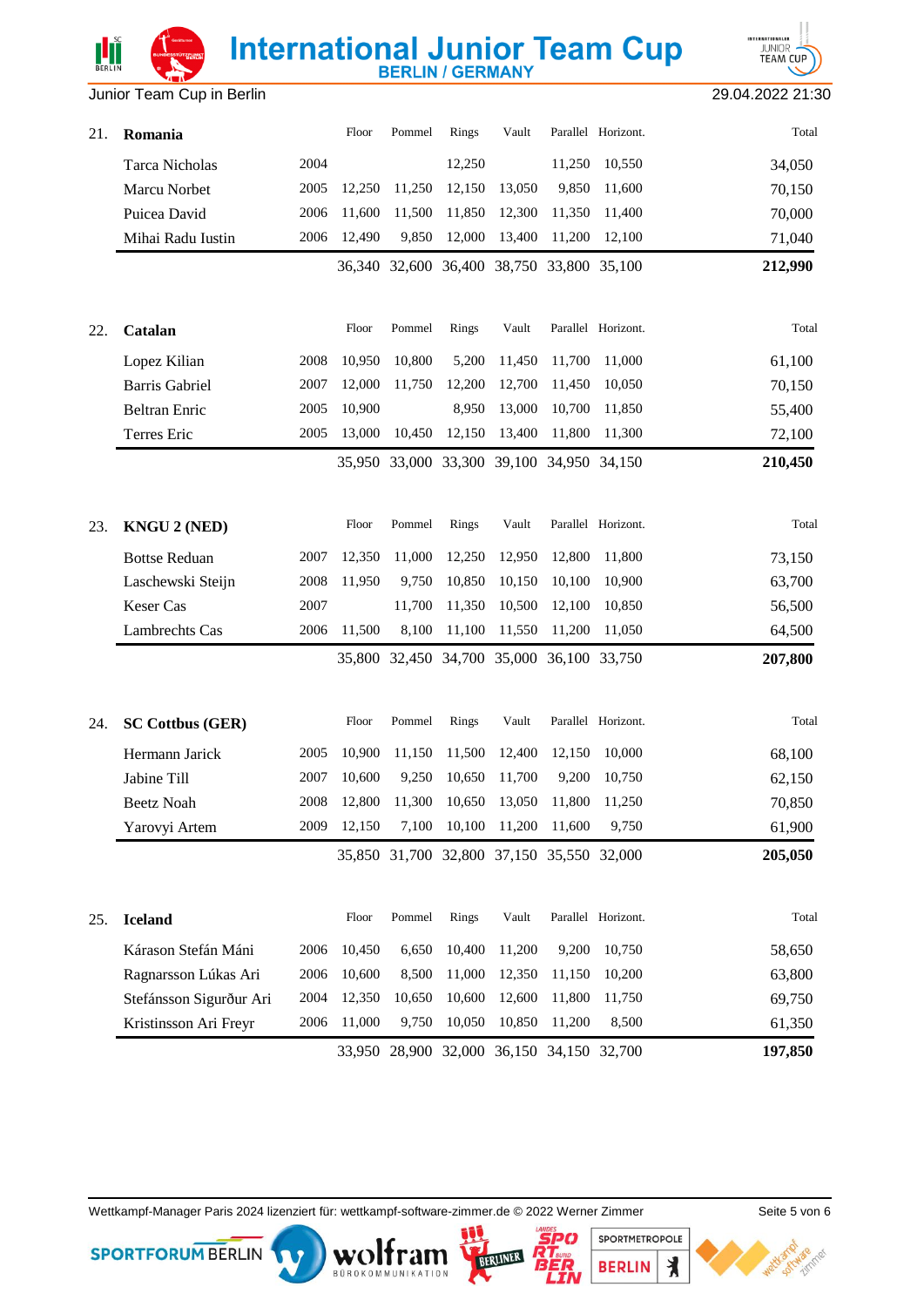**INTERNATIONALE** JUNIOR<sup>1</sup>

| 26. | <b>RKDOS (NED)</b> |      | Floor  | Pommel | Rings  | Vault                                     |        | Parallel Horizont. | Total   |
|-----|--------------------|------|--------|--------|--------|-------------------------------------------|--------|--------------------|---------|
|     | Hoksbergen Herman  | 2007 | 10,950 | 8,950  | 10,500 | 11,600                                    | 11,100 | 10,700             | 63,800  |
|     | Lammers Stijn      | 2007 | 10.350 | 10,200 | 10,900 | 11,050                                    | 10.500 | 10,750             | 63,750  |
|     | Dekker Tycho       | 2008 | 11,400 | 10,050 | 10,700 | 11,400                                    | 10,900 | 10,700             | 65,150  |
|     | Speerstra Wouter   | 2009 | 11,050 | 10,100 | 10,350 | 10,150                                    | 11,200 | 10,600             | 63,450  |
|     |                    |      |        |        |        | 33,400 30,350 32,100 34,050 33,200 32,150 |        |                    | 195,250 |
| 27. | <b>Belgium 2</b>   |      | Floor  | Pommel | Rings  | Vault                                     |        | Parallel Horizont. | Total   |
|     | Van Kampen Fynn    | 2006 |        | 11,850 |        | 13,300                                    | 9.850  |                    | 35,000  |
|     | Neyrinck Bob       | 2006 | 11,950 | 10,450 |        | 11,600                                    |        | 10,250             | 44,250  |
|     | Marx Wouter        | 2005 | 11,300 | 9,800  | 11,000 | 12,800                                    | 11,950 | 11,200             | 68,050  |
|     |                    |      |        |        |        | 23,250 32,100 11,000 37,700 21,800 21,450 |        |                    | 147,300 |
| 28. | Suisse 2           |      | Floor  | Pommel | Rings  | Vault                                     |        | Parallel Horizont. | Total   |
|     | Staubitzer Ian     | 2005 | 12,800 | 12,250 | 12,100 | 12,350                                    | 12,400 | 12,350             | 74,250  |
|     | <b>Brand Mario</b> | 2004 |        |        | 12,300 |                                           |        |                    | 12,300  |
|     | Schmitt Kilian     | 2004 |        | 12,400 | 12,000 |                                           | 12,150 | 11,900             | 48,450  |
|     |                    |      | 12,800 |        |        | 24,650 36,400 12,350 24,550 24,250        |        |                    | 135,000 |

Wettkampf-Manager Paris 2024 lizenziert für: wettkampf-software-zimmer.de © 2022 Werner Zimmer Seite 6 von 6

**SPORTFORUM BERLIN** 







l e To

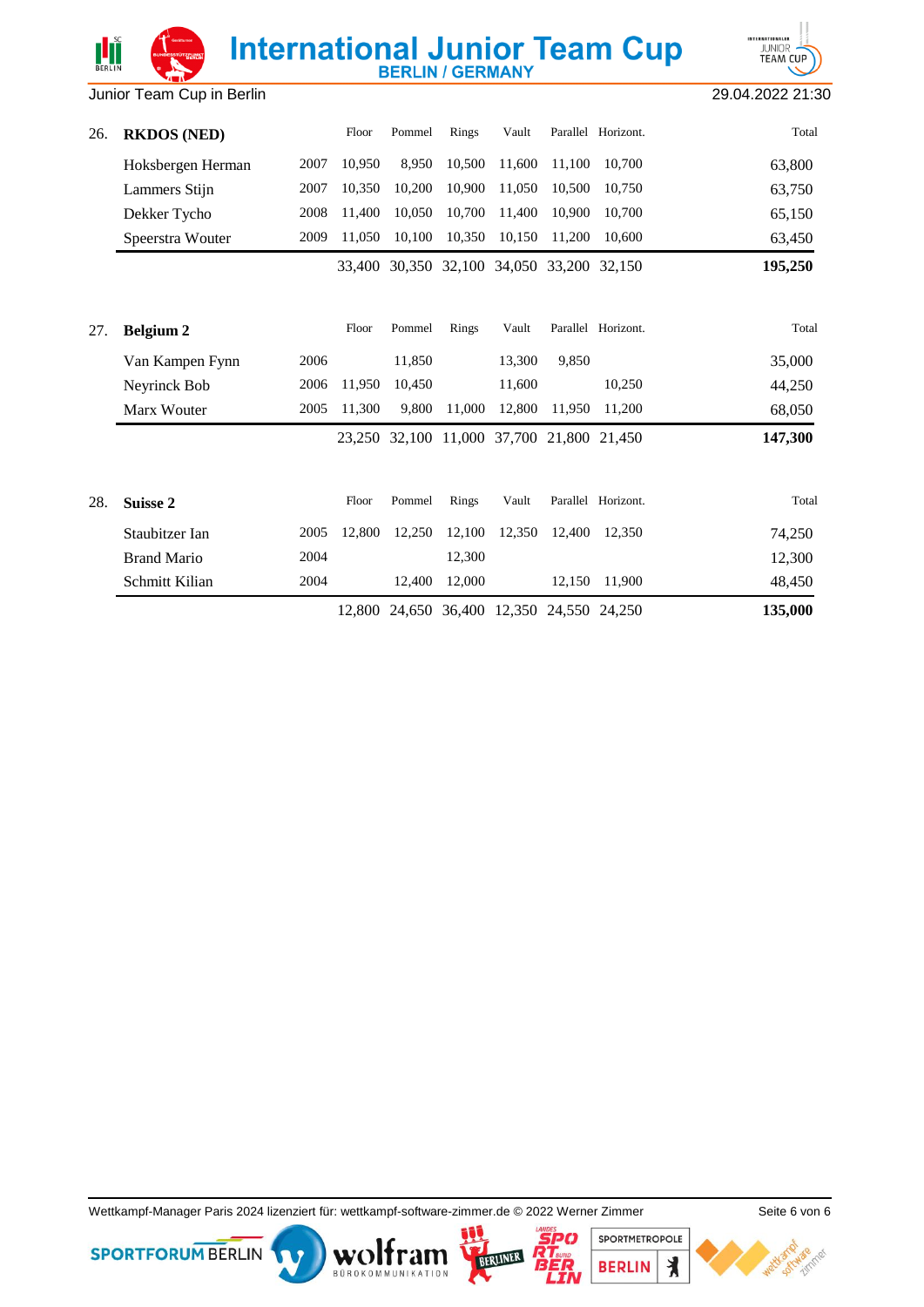Junior Team Cup in Berlin 29.04.2022 21:26

**INTERNATIONALE** JUNIOR<sup>1</sup>

#### **1: Age Group 1**

|                  |                                     |                    |              | Floor Pommel Rings |              | Vault2       | Vault Parallel Horizont. |              | Total  |
|------------------|-------------------------------------|--------------------|--------------|--------------------|--------------|--------------|--------------------------|--------------|--------|
|                  |                                     | 2005               | 13,40        | 12,70              | 13,40        | 13,55        | 12,70                    | 13,40        |        |
| 1.               | <b>Cavallaro Romain</b><br>France 1 | <b>FRA</b>         |              |                    |              |              |                          |              | 79,150 |
|                  |                                     | D                  | 4,30         | 3,90               | 4,20         | 4,00         | 4,20                     | 4,50         |        |
|                  |                                     | E                  | 9,10         | 8,80               | 9,20         | 9,55         | 8,50                     | 8,90         |        |
|                  |                                     | Pen                |              |                    |              |              |                          |              |        |
| 2.               | <b>Mousichidis Daniel</b>           | 2005               | 13,60        | 13,45              | 12,10        | 12,95        | 12,95                    | 13,40        | 78,450 |
|                  | Germany                             | <b>GER</b>         |              |                    |              |              |                          |              |        |
|                  |                                     | D                  | 5,00         | 5,40               | 4,00         | 4,00         | 4,40                     | 4,40         |        |
|                  |                                     | E                  | 8,60         | 8,05               | 8,10         | 8,95         | 8,55                     | 9,00         |        |
| 3.               |                                     | Pen<br>2004        | 13,05        | 12,95              | 12,65        | 13,80        | 12,65                    | 12,45        |        |
|                  | Zuliani Jacopo<br>Italia            | <b>ITA</b>         |              |                    |              |              |                          |              | 77,550 |
|                  |                                     | $\mathbf D$        | 4,40         | 4,90               | 4,10         | 4,80         | 4,30                     | 4,00         |        |
|                  |                                     | $\mathbf E$        | 8,65         | 8,05               | 8,55         | 9,10         | 8,35                     | 8,45         |        |
|                  |                                     | Pen                |              |                    |              | 0,10         |                          |              |        |
| $\overline{4}$ . | <b>Labro Justin</b>                 | 2004               | 13,15        | 13,20              | 12,50        | 13,20        | 12,50                    | 12,90        | 77,450 |
|                  | France 1                            | <b>FRA</b>         |              |                    |              |              |                          |              |        |
|                  |                                     | D                  | 4,80         | 3,90               | 3,90         | 4,00         | 3,80                     | 3,90         |        |
|                  |                                     | ${\bf E}$          | 8,35         | 9,30               | 8,60         | 9,20         | 8,70                     | 9,00         |        |
|                  |                                     | Pen                |              |                    |              |              |                          |              |        |
| 5.               | Giubellini Matteo                   | 2004               | 12,60        | 11,60              | 13,00        | 13,85        | 13,10                    | 13,05        | 77,200 |
|                  | Suisse 1                            | ${\bf SUI}$        |              |                    |              |              |                          |              |        |
|                  |                                     | D<br>E             | 4,40<br>8,20 | 4,60<br>7,00       | 4,10<br>8,90 | 4,80<br>9,15 | 4,60<br>8,50             | 4,20<br>8,85 |        |
|                  |                                     | Pen                |              |                    |              | 0,10         |                          |              |        |
| 6.               | <b>Imhof Jan</b>                    | 2004               | 12,75        | 12,05              | 13,15        | 13,05        | 12,65                    | 13,40        | 77,050 |
|                  | Suisse 1                            | $\rm SUI$          |              |                    |              |              |                          |              |        |
|                  |                                     | D                  | 4,10         | 3,80               | 4,50         | 4,00         | 4,50                     | 4,30         |        |
|                  |                                     | E                  | 8,65         | 8,25               | 8,65         | 9,15         | 8,15                     | 9,10         |        |
|                  |                                     | Pen                |              |                    |              | 0,10         |                          |              |        |
| 7.               | <b>Breche Axel</b>                  | 2004               | 12,15        | 13,30              | 12,70        | 13,70        | 12,35                    | 12,75        | 76,950 |
|                  | France 1                            | <b>FRA</b>         |              |                    |              |              |                          |              |        |
|                  |                                     | ${\bf D}$          | 4,50         | 4,70               | 3,90         | 4,80         | 4,00                     | 4,10         |        |
|                  |                                     | $\mathbf E$<br>Pen | 7,65         | 8,60               | 8,80         | 8,90         | 8,35                     | 8,65         |        |
| 8.               | <b>Banks Oakley</b>                 | 2005               | 12,70        | 12,75              | 12,10        | 14,15        | 12,70                    | 12,50        |        |
|                  | <b>Great Britain</b>                | <b>GBR</b>         |              |                    |              | 13,20        |                          |              | 76,900 |
|                  |                                     | D                  | 5,00         | 4,20               | 4,20         | 4,80         | 4,00                     | 3,90         |        |
|                  |                                     | ${\bf E}$          | 8,10         | 8,55               | 7,90         | 9,35         | 8,70                     | 8,60         |        |
|                  |                                     | Pen                | 0,40         |                    |              |              |                          |              |        |
| 9.               | <b>Sponevik Sebastian</b>           | 2005               | 11,90        | 12,45              | 12,50        | 14,45        | 12,75                    | 12,75        | 76,800 |
|                  | Norway                              | $\rm{NOR}$         |              |                    |              | 14,10        |                          |              |        |
|                  |                                     | D                  | 4,80         | 4,50               | 4,00         | 5,20         | 4,00                     | 4,00         |        |
|                  |                                     | E                  | 7,10         | 7,95               | 8,50         | 9,25         | 8,75                     | 8,75         |        |
|                  |                                     | Pen                |              |                    |              |              |                          |              |        |

Wettkampf-Manager Paris 2024 lizenziert für: wettkampf-software-zimmer.de © 2022 Werner Zimmer Seite 1 von 14





SPORTMETROPOLE

**BERLIN**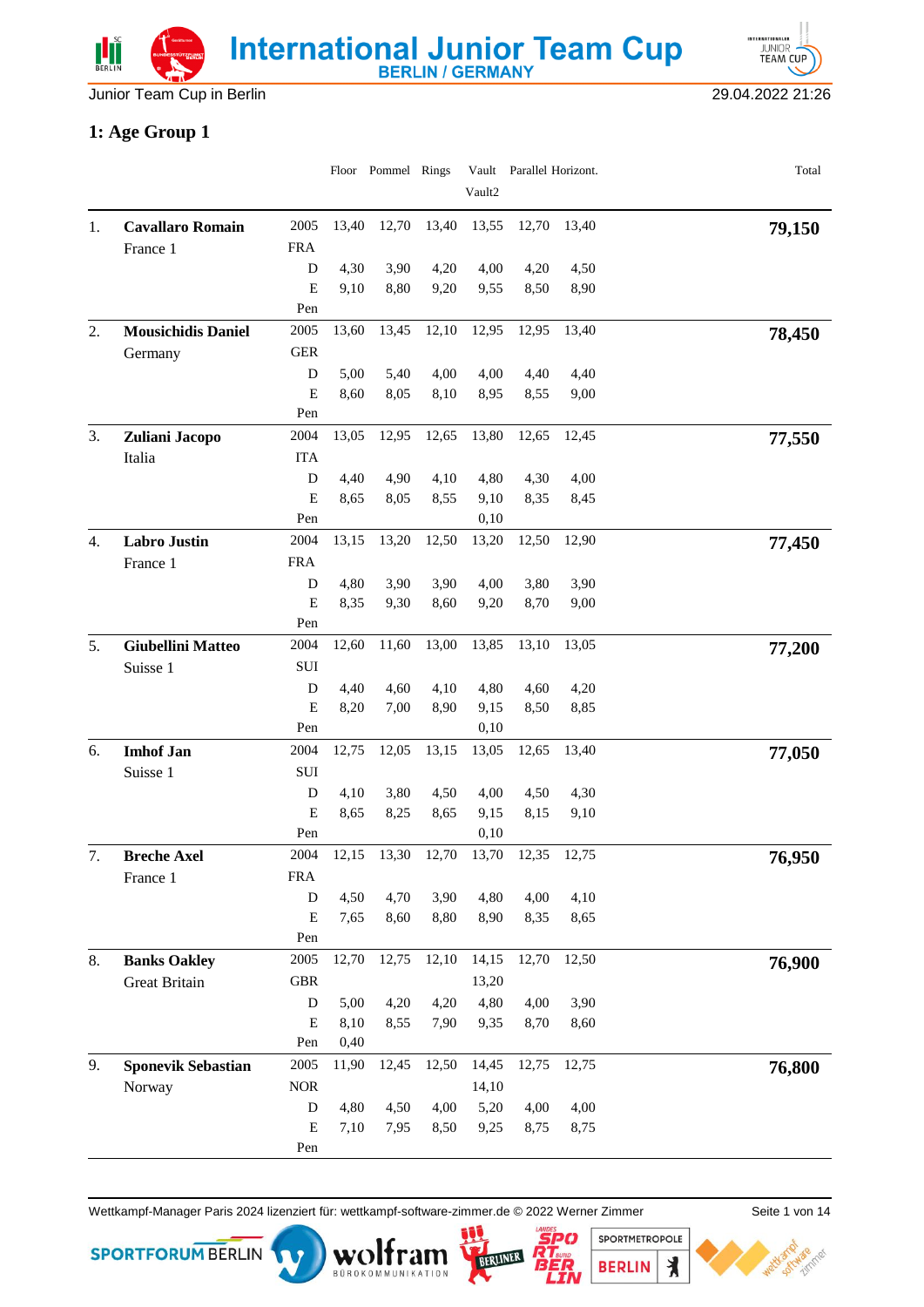Junior Team Cup in Berlin 29.04.2022 21:26

**INTERNATIONALE** JUNIOR<sup>1</sup>

#### **1: Age Group 1**

|     |                                 |             |              | Floor Pommel Rings |              | Vault2       | Vault Parallel Horizont. |              | Total  |
|-----|---------------------------------|-------------|--------------|--------------------|--------------|--------------|--------------------------|--------------|--------|
| 10. | <b>Oppizzio Davide</b>          | 2004        | 12,75        | 12,30              | 13,05        | 12,35        | 13,00                    | 13,30        |        |
|     | Italia                          | <b>ITA</b>  |              |                    |              |              |                          |              | 76,750 |
|     |                                 | ${\bf D}$   | 4,70         | 3,90               | 4,10         | 4,40         | 4,60                     | 4,40         |        |
|     |                                 | E           | 8,05         | 8,40               | 8,95         | 7,95         | 8,40                     | 8,90         |        |
|     |                                 | Pen         |              |                    |              |              |                          |              |        |
| 10. | <b>Patridge Cole</b>            | 2004        | 12,05        | 12,10              | 13,25        | 13,75        | 12,20                    | 13,40        | 76,750 |
|     | <b>United States</b>            | <b>USA</b>  |              |                    |              |              |                          |              |        |
|     |                                 | D           | 4,50         | 4,20               | 4,40         | 4,80         | 4,60                     | 4,70         |        |
|     |                                 | E           | 7,55         | 7,90               | 8,85         | 8,95         | 7,60                     | 8,70         |        |
|     |                                 | Pen         |              |                    |              |              |                          |              |        |
| 12. | <b>Zavory Szilard</b>           | 2005        | 12,50        | 11,40              | 12,85        | 14,25        | 12,40                    | 13,20        | 76,600 |
|     | Hungary                         | <b>HUN</b>  |              |                    |              | 12,70        |                          |              |        |
|     |                                 | D           | 4,80         | 4,30               | 4,50         | 5,20         | 4,30                     | 4,50         |        |
|     |                                 | $\mathbf E$ | 7,70         | 7,10               | 8,35         | 9,05         | 8,10                     | 8,70         |        |
|     |                                 | Pen         |              |                    |              |              |                          |              |        |
| 13. | <b>Brandenburger</b><br>Quentin | 2005        | 12,65        | 11,70              | 12,65        | 13,80        | 13,25                    | 12,45        | 76,500 |
|     | Luxembourg                      | <b>LUX</b>  |              |                    |              |              |                          |              |        |
|     |                                 | D           | 4,60         | 4,40               | 4,10         | 4,80         | 4,50                     | 3,90         |        |
|     |                                 | ${\bf E}$   | 8,35         | 7,30               | 8,55         | 9,00         | 8,75                     | 8,55         |        |
|     |                                 | Pen         | 0,30         |                    |              |              |                          |              |        |
| 14. | <b>Tomei Lorenzo</b>            | 2005        | 12,80        | 12,05              | 12,70        | 13,05        | 13,05                    | 12,80        | 76,450 |
|     | Italia                          | <b>ITA</b>  |              |                    |              |              |                          |              |        |
|     |                                 | D           | 3,70         | 3,70               | 4,10         | 4,00         | 4,40                     | 3,80         |        |
|     |                                 | E           | 9,10         | 8,35               | 8,60         | 9,05         | 8,65                     | 9,00         |        |
|     |                                 | Pen         |              |                    |              |              |                          |              |        |
| 15. | <b>Diez Nicolas</b>             | 2004        | 13,15        | 10,90              | 12,50        | 13,85        | 12,70                    | 13,25        | 76,350 |
|     | France 1                        | <b>FRA</b>  |              |                    |              | 14,60        |                          |              |        |
|     |                                 | D<br>E      | 4,70<br>8,45 | 3,00<br>7,90       | 4,10<br>8,40 | 4,80<br>9,15 | 4,30<br>8,40             | 4,10<br>9,15 |        |
|     |                                 | Pen         |              |                    |              | 0,10         |                          |              |        |
| 16. | <b>Abaidi Amine</b>             | 2005        | 13,20        | 12,35              | 10,50        | 14,35        | 12,75                    | 13,00        |        |
|     | KNGU 1 (NED)                    | $\rm{NED}$  |              |                    |              |              |                          |              | 76,150 |
|     |                                 | D           | 4,30         | 4,50               | 3,80         | 5,20         | 4,00                     | 4,20         |        |
|     |                                 | E           | 8,90         | 7,85               | 7,00         | 9,25         | 8,75                     | 8,80         |        |
|     |                                 | Pen         |              |                    | 0,30         | 0,10         |                          |              |        |
| 17. | <b>Burbail Alphonce</b>         | 2004        | 13,05        | 11,65              | 13,25        | 13,05        | 12,30                    | 12,70        | 76,000 |
|     | Pole France de Lyon             | <b>FRA</b>  |              |                    |              |              |                          |              |        |
|     |                                 | D           | 4,60         | 4,10               | 4,20         | 4,00         | 4,60                     | 4,10         |        |
|     |                                 | E           | 8,45         | 7,55               | 9,05         | 9,15         | 7,70                     | 8,60         |        |
|     |                                 | Pen         |              |                    |              | 0,10         |                          |              |        |
| 18. | <b>Ivkic Nicolas</b>            | 2004        | 13,00        | 12,15              | 12,90        | 14,15        | 11,90                    | 11,40        | 75,500 |
|     | Austria                         | <b>AUT</b>  |              |                    |              | 13,40        |                          |              |        |
|     |                                 | D           | 4,70         | 3,90               | 4,00         | 4,80         | 3,40                     | 3,60         |        |
|     |                                 | E           | 8,30         | 8,25               | 8,90         | 9,35         | 8,50                     | 7,80         |        |
|     |                                 | Pen         |              |                    |              |              |                          |              |        |

Wettkampf-Manager Paris 2024 lizenziert für: wettkampf-software-zimmer.de © 2022 Werner Zimmer Seite 2 von 14

BÜROKOMMUNIKATION



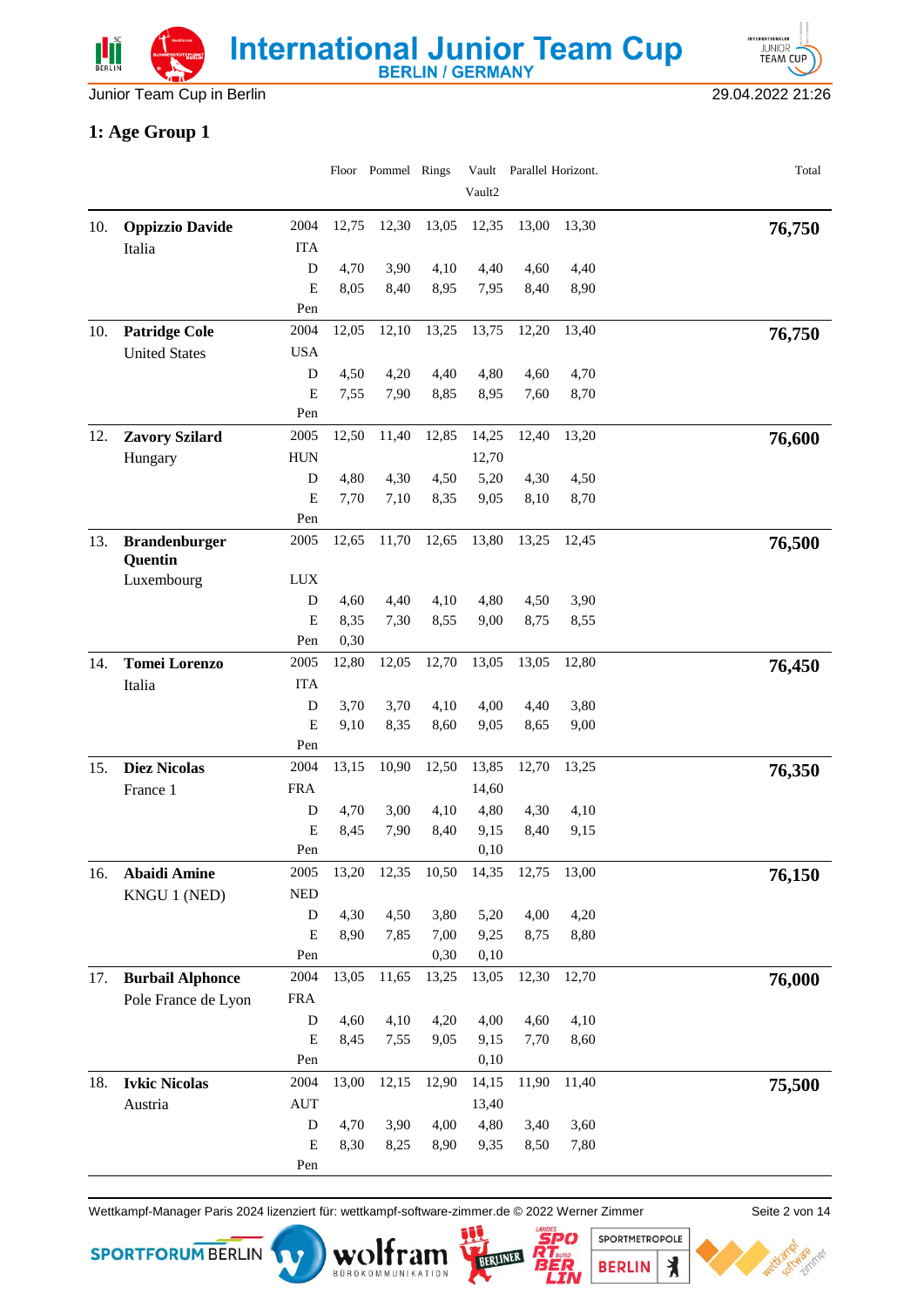



### **1: Age Group 1**

|     |                              |             |              | Floor Pommel Rings |              | Vault2       | Vault Parallel Horizont. |              | Total  |
|-----|------------------------------|-------------|--------------|--------------------|--------------|--------------|--------------------------|--------------|--------|
|     |                              |             |              |                    |              |              |                          |              |        |
| 19. | <b>Riva Mirco</b>            | 2005        | 12,10        | 12,65              | 11,75        | 13,25        | 12,55                    | 12,85        | 75,150 |
|     | Suisse 1                     | SUI         |              |                    |              |              |                          |              |        |
|     |                              | D           | 4,10         | 4,30               | 3,90         | 4,00         | 4,10                     | 3,60         |        |
|     |                              | E           | 8,00         | 8,35               | 7,85         | 9,25         | 8,45                     | 9,25         |        |
|     |                              | Pen         |              |                    |              |              |                          |              |        |
| 19. | <b>Steinmetz Moritz</b>      | 2005        | 13,10        | 12,85              | 12,05        | 13,20        | 12,20                    | 11,75        | 75,150 |
|     | Saarländischer<br>Turnerbund | <b>GER</b>  |              |                    | 3,20         |              |                          |              |        |
|     |                              | D           | 4,20         | 4,90               |              | 4,00         | 3,80                     | 3,60         |        |
|     |                              | E           | 8,90         | 7,95               | 8,85         | 9,20         | 8,40                     | 8,15         |        |
|     |                              | Pen         |              |                    |              |              |                          |              |        |
| 21. | <b>Stanley Jack</b>          | 2004        | 13,20        | 11,20              | 13,30        | 13,65        | 11,90                    | 11,65        | 74,900 |
|     | <b>Great Britain</b>         | <b>GBR</b>  |              |                    |              | 12,80        |                          |              |        |
|     |                              | D           | 4,80         | 3,90               | 4,30         | 4,80         | 4,40                     | 3,80         |        |
|     |                              | E           | 8,50         | 7,30               | 9,00         | 8,95         | 7,50                     | 7,85         |        |
|     |                              | Pen         | 0,10         |                    |              | 0,10         |                          |              |        |
| 22. | <b>Hasson Daniel</b>         | 2004        | 12,90        | 11,85              | 12,90        | 13,30        | 12,40                    | 11,35        | 74,700 |
|     | KNGU 1 (NED)                 | <b>NED</b>  |              |                    |              |              |                          |              |        |
|     |                              | D           | 4,00         | 4,70               | 4,10         | 4,00         | 3,80                     | 3,80         |        |
|     |                              | E           | 8,90         | 7,15               | 8,80         | 9,30         | 8,60                     | 7,55         |        |
|     |                              | Pen         |              |                    |              |              |                          |              |        |
| 23. | <b>Kirchner Alexander</b>    | 2005        | 12,15        | 12,55              | 11,10        | 13,20        | 12,80                    | 12,80        | 74,600 |
|     | Germany                      | <b>GER</b>  |              |                    |              |              |                          |              |        |
|     |                              | D           | 4,40         | 4,30               | 4,20         | 4,00         | 4,40                     | 4,10         |        |
|     |                              | E           | 7,85<br>0,10 | 8,25               | 6,90         | 9,20         | 8,40                     | 8,70         |        |
|     |                              | Pen<br>2005 |              |                    |              |              |                          |              |        |
| 24. | <b>Staubitzer Ian</b>        |             | 12,80        | 12,25              | 12,10        | 12,35        | 12,40                    | 12,35        | 74,250 |
|     | Suisse 2                     | SUI         |              |                    |              |              |                          |              |        |
|     |                              | D<br>E      | 4,60<br>8,20 | 4,30<br>7,95       | 4,10<br>8,00 | 4,40<br>7,95 | 4,30<br>8,10             | 3,70<br>8,65 |        |
|     |                              | Pen         |              |                    |              |              |                          |              |        |
| 25. | <b>Bickel David</b>          | 2004        | 13,45        | 11,25              | 12,55        | 13,20        | 12,00                    | 11,70        | 74,150 |
|     | Austria                      | <b>AUT</b>  |              |                    |              |              |                          |              |        |
|     |                              | ${\bf D}$   | 4,90         | 3,80               | 4,20         | 4,00         | 3,50                     | 3,50         |        |
|     |                              | E           | 8,55         | 7,45               | 8,35         | 9,20         | 8,50                     | 8,20         |        |
|     |                              | Pen         |              |                    |              |              |                          |              |        |
| 26. | <b>Bago Daniel</b>           | 2004        | 12,55        | 11,75              | 13,05        | 13,95        | 11,45                    | 10,90        | 73,650 |
|     | Czech Republic 1             | <b>CZE</b>  |              |                    |              | 12,00        |                          |              |        |
|     |                              | ${\bf D}$   | 4,70         | 3,80               | 4,00         | 4,80         | 3,70                     | 4,10         |        |
|     |                              | ${\bf E}$   | 7,95         | 7,95               | 9,05         | 9,25         | 7,75                     | 6,80         |        |
|     |                              | Pen         | 0,10         |                    |              | 0,10         |                          |              |        |
| 27. | <b>Il-Sung Melander Luis</b> | 2004        | 11,30        | 11,10              | 13,65        | 13,05        | 12,25                    | 12,10        | 73,450 |
|     | Sweden                       | <b>SWE</b>  |              |                    |              |              |                          |              |        |
|     |                              | ${\bf D}$   | 3,80         | 3,80               | 5,00         | 4,00         | 4,20                     | 3,60         |        |
|     |                              | E           | 7,50         | 7,30               | 8,65         | 9,35         | 8,05                     | 8,50         |        |
|     |                              | Pen         |              |                    |              | 0,30         |                          |              |        |

Wettkampf-Manager Paris 2024 lizenziert für: wettkampf-software-zimmer.de © 2022 Werner Zimmer Seite 3 von 14

BOROKOMMUNIKATION







 $\lambda$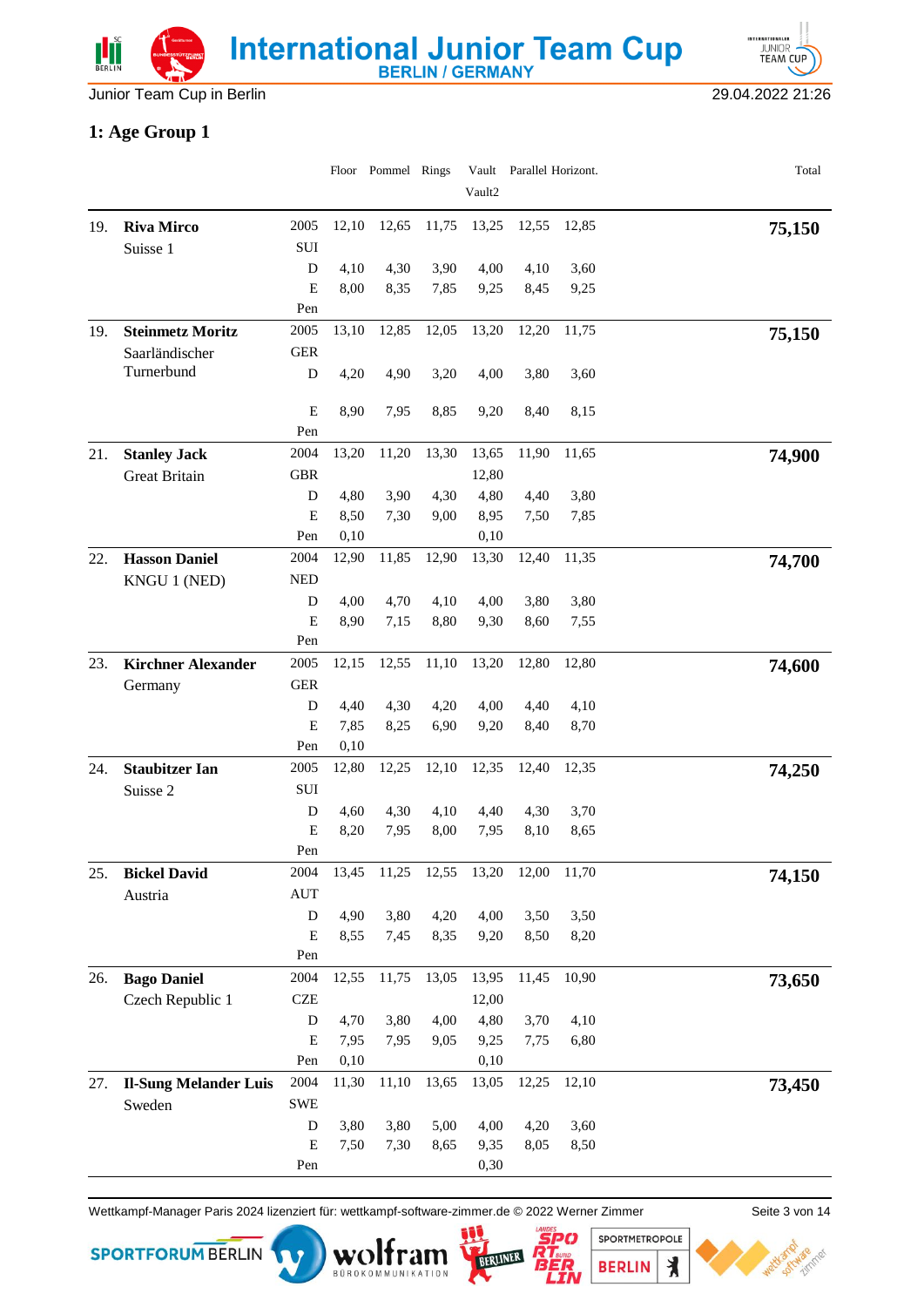Junior Team Cup in Berlin 29.04.2022 21:27

**INTERNATIONALE** JUNIOR<sup>1</sup>

#### **1: Age Group 1**

|     |                         |                    |              | Floor Pommel Rings |       | Vault2       | Vault Parallel Horizont. |              | Total  |
|-----|-------------------------|--------------------|--------------|--------------------|-------|--------------|--------------------------|--------------|--------|
|     |                         |                    |              |                    |       |              |                          |              |        |
| 28. | <b>Gagamov Jack</b>     | 2005               | 12,60        | 12,25              | 11,15 | 12,95        | 11,40                    | 12,65        | 73,000 |
|     | Czech Republic 1        | <b>CZE</b>         |              |                    |       |              |                          |              |        |
|     |                         | D                  | 3,90         | 3,90               | 3,80  | 4,00         | 3,50                     | 3,80         |        |
|     |                         | Е                  | 8,70         | 8,35               | 7,65  | 8,95         | 7,90                     | 8,85         |        |
|     |                         | Pen<br>2005        |              |                    | 0,30  |              |                          |              |        |
| 29. | <b>Serban Daniel</b>    |                    | 11,45        | 11,85              | 12,55 | 13,05        | 11,75                    | 12,00        | 72,650 |
|     | NTB (GER)               | <b>GER</b>         |              | 4,00               | 3,80  |              |                          |              |        |
|     |                         | D<br>E             | 4,10<br>7,35 | 7,85               | 8,75  | 4,00<br>9,05 | 3,70<br>8,05             | 3,90<br>8,10 |        |
|     |                         | Pen                |              |                    |       |              |                          |              |        |
| 29. | <b>Juhasz Balazs</b>    | 2005               | 12,45        | 11,70              | 10,95 | 13,50        | 11,15                    | 12,90        | 72,650 |
|     | Hungary                 | <b>HUN</b>         |              |                    |       |              |                          |              |        |
|     |                         | D                  | 4,60         | 3,60               | 3,90  | 4,80         | 3,50                     | 4,00         |        |
|     |                         | E                  | 7,85         | 8,10               | 7,05  | 8,70         | 7,65                     | 8,90         |        |
|     |                         | Pen                |              |                    |       |              |                          |              |        |
| 31. | Nicolas Matéo           | 2005               | 11,80        | 11,45              | 12,35 | 13,40        | 12,30                    | 10,95        | 72,250 |
|     | Pole France de Lyon     | <b>FRA</b>         |              |                    |       |              |                          |              |        |
|     |                         | D                  | 4,30         | 4,10               | 3,70  | 4,00         | 3,80                     | 3,70         |        |
|     |                         | E                  | 7,50         | 7,35               | 8,65  | 9,40         | 8,50                     | 7,25         |        |
|     |                         | Pen                |              |                    |       |              |                          |              |        |
| 32. | Van Moorleghem<br>Dario | 2005               | 12,20        | 10,25              | 12,40 | 13,05        | 12,05                    | 12,25        | 72,200 |
|     | Belgium 1               | <b>BEL</b>         |              |                    |       |              |                          |              |        |
|     |                         | D                  | 4,10         | 3,90               | 3,90  | 4,00         | 4,00                     | 3,80         |        |
|     |                         | E                  | 8,20         | 6,35               | 8,50  | 9,05         | 8,05                     | 8,45         |        |
|     |                         | Pen                | 0,10         |                    |       |              |                          |              |        |
| 33. | <b>Terres Eric</b>      | 2005               | 13,00        | 10,45              | 12,15 | 13,40        | 11,80                    | 11,30        | 72,100 |
|     | Catalan                 | <b>ESP</b>         |              |                    |       | 13,95        |                          |              |        |
|     |                         | D                  | 4,40         | 2,90               | 3,60  | 4,80         | 3,60                     | 3,40         |        |
|     |                         | E                  | 8,60         | 7,55               | 8,55  | 8,90         | 8,20                     | 7,90         |        |
|     |                         | Pen                |              |                    |       | 0,30         |                          |              |        |
| 34. | <b>Snir Ron</b>         | 2005<br><b>ISR</b> | 12,25        | 12,20              | 12,65 | 11,90        | 11,45                    | 11,35        | 71,800 |
|     | Israel                  | ${\rm D}$          |              |                    | 3,80  |              |                          |              |        |
|     |                         | E                  | 3,30<br>8,95 | 4,00<br>8,20       | 8,85  | 4,00<br>7,90 | 3,80<br>7,65             | 3,60<br>7,75 |        |
|     |                         | Pen                |              |                    |       |              |                          |              |        |
| 35. | Pospíšil Martin         | 2005               | 12,50        | 9,55               | 12,35 | 13,00        | 11,75                    | 12,55        | 71,700 |
|     | Czech Republic 2        | <b>CZE</b>         |              |                    |       |              |                          |              |        |
|     |                         | ${\bf D}$          | 4,20         | 2,90               | 3,90  | 4,00         | 3,30                     | 3,80         |        |
|     |                         | ${\bf E}$          | 8,30         | 6,95               | 8,45  | 9,00         | 8,45                     | 8,75         |        |
|     |                         | Pen                |              | 0,30               |       |              |                          |              |        |
| 36. | Kurowski Jakub          | 2004               | 12,55        | 11,45              | 11,45 | 13,35        | 11,70                    | 11,15        | 71,650 |
|     | Poland                  | POL                |              |                    |       | 12,20        |                          |              |        |
|     |                         | D                  | 4,40         | 3,70               | 3,70  | 4,00         | 3,60                     | 2,80         |        |
|     |                         | Е                  | 8,15         | 7,75               | 8,05  | 9,35         | 8,10                     | 8,35         |        |
|     |                         | Pen                |              |                    | 0,30  |              |                          |              |        |

Wettkampf-Manager Paris 2024 lizenziert für: wettkampf-software-zimmer.de © 2022 Werner Zimmer Seite 4 von 14

BOROKOMMUNIKATION





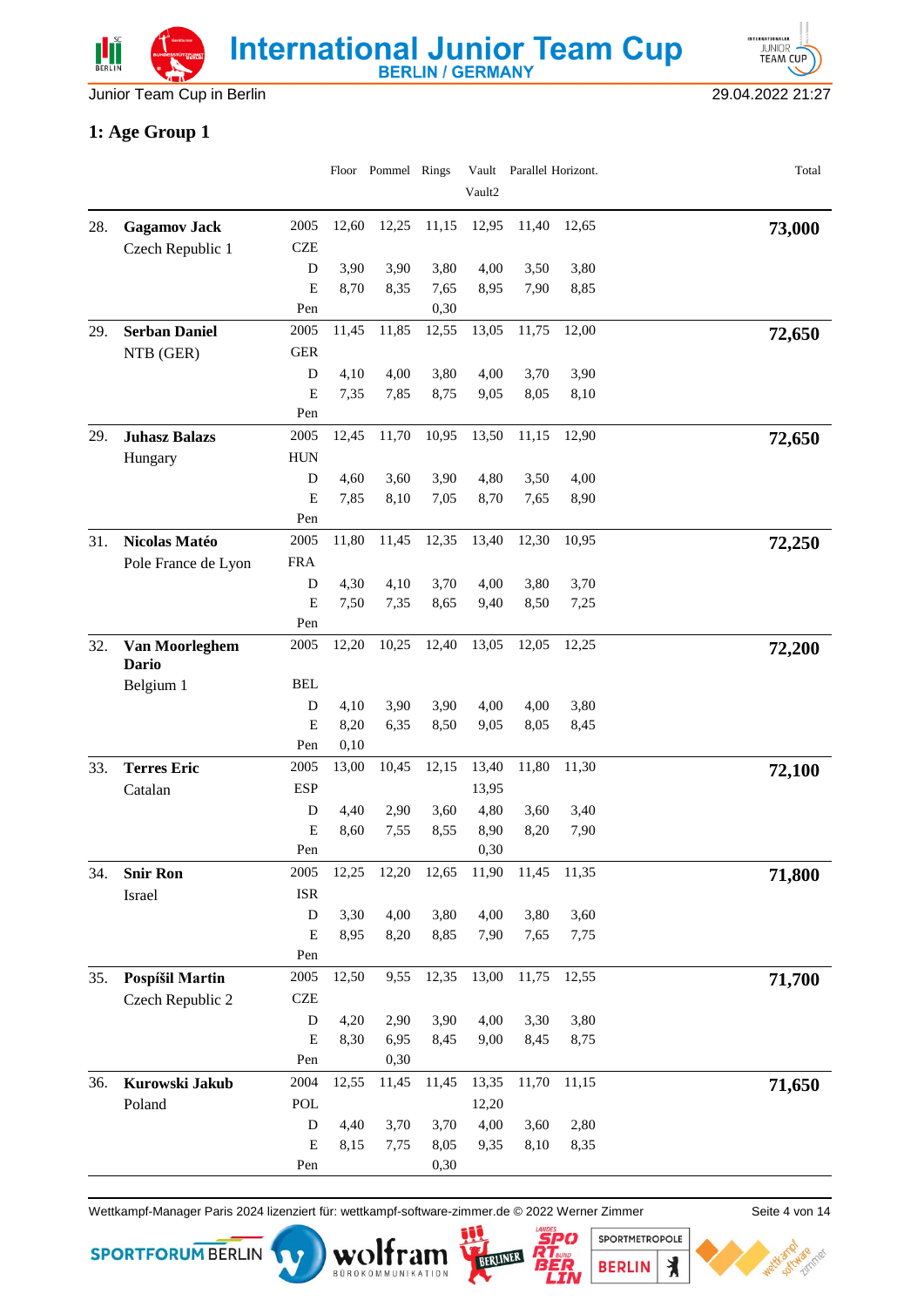



### **1: Age Group 1**

|     |                       |                |              | Floor Pommel Rings |       | Vault2 | Vault Parallel Horizont. |       | Total  |
|-----|-----------------------|----------------|--------------|--------------------|-------|--------|--------------------------|-------|--------|
|     |                       |                |              |                    |       |        |                          |       |        |
| 36. | <b>Foley Ronan</b>    | 2005           | 12,40        | 10,75              | 11,30 | 13,05  | 12,20                    | 11,95 | 71,650 |
|     | Luxembourg            | <b>LUX</b>     |              |                    |       |        |                          |       |        |
|     |                       | D              | 4,30         | 3,40               | 2,90  | 4,00   | 3,60                     | 3,40  |        |
|     |                       | E              | 8,10         | 7,35               | 8,40  | 9,05   | 8,60                     | 8,55  |        |
|     |                       | Pen            |              |                    |       |        |                          |       |        |
| 38. | <b>Sinner Maxim</b>   | 2005           | 11,10        | 10,20              | 13,00 | 13,45  | 11,20                    | 12,60 | 71,550 |
|     | NTB (GER)             | <b>GER</b>     |              |                    |       |        |                          |       |        |
|     |                       | D              | 4,10         | 4,10               | 4,00  | 4,00   | 3,80                     | 4,10  |        |
|     |                       | E<br>Pen       | 7,30<br>0,30 | 6,10               | 9,00  | 9,45   | 7,40                     | 8,50  |        |
|     |                       | 2005           | 12,40        | 9,45               | 11,65 | 13,25  | 12,15                    | 12,30 |        |
| 39. | Kvamsøe Jakob         | <b>NOR</b>     |              |                    |       |        |                          |       | 71,200 |
|     | Norway                | D              | 4,30         | 3,60               | 3,90  | 4,00   | 3,40                     | 3,50  |        |
|     |                       | E              | 8,10         | 5,85               | 7,75  | 9,25   | 8,75                     | 8,80  |        |
|     |                       | Pen            |              |                    |       |        |                          |       |        |
| 40. | <b>Coche Aaron</b>    | 2005           | 12,90        | 11,40              | 11,30 | 13,10  | 11,20                    | 11,05 | 70,950 |
|     | Sweden                | <b>SWE</b>     |              |                    |       |        |                          |       |        |
|     |                       | D              | 4,20         | 3,70               | 3,40  | 4,00   | 3,50                     | 3,40  |        |
|     |                       | E              | 8,70         | 7,70               | 7,90  | 9,10   | 7,70                     | 7,65  |        |
|     |                       | Pen            |              |                    |       |        |                          |       |        |
| 41. | <b>Vandeberg Giel</b> | 2005           | 11,50        | 10,60              | 12,30 | 12,65  | 11,15                    | 12,30 | 70,500 |
|     | Belgium 1             | <b>BEL</b>     |              |                    |       |        |                          |       |        |
|     |                       | D              | 4,20         | 3,80               | 4,20  | 4,00   | 4,10                     | 3,60  |        |
|     |                       | ${\bf E}$      | 7,40         | 6,80               | 8,10  | 8,75   | 7,05                     | 8,70  |        |
|     |                       | Pen            | 0,10         |                    |       | 0,10   |                          |       |        |
| 42. | <b>Smith Jonathan</b> | 2004           | 12,00        | 10,65              | 10,55 | 13,30  | 12,10                    | 11,55 | 70,150 |
|     | Sweden                | <b>SWE</b>     |              |                    |       |        |                          |       |        |
|     |                       | D              | 3,80         | 3,70               | 3,40  | 4,00   | 3,40                     | 3,30  |        |
|     |                       | E              | 8,30         | 6,95               | 7,45  | 9,30   | 8,70                     | 8,25  |        |
|     |                       | Pen            | 0,10         |                    | 0,30  |        |                          |       |        |
| 42. | <b>Marcu Norbet</b>   | 2005           | 12,25        | 11,25              | 12,15 | 13,05  | 9,85                     | 11,60 | 70,150 |
|     | Romania               | <b>ROU</b>     |              |                    |       |        |                          |       |        |
|     |                       | ${\rm D}$      | 4,50         | 4,00               | 4,10  | 4,00   | 3,30                     | 3,40  |        |
|     |                       | E              | 7,75         | 7,25               | 8,05  | 9,05   | 6,55                     | 8,20  |        |
|     |                       | Pen            |              |                    |       |        |                          |       |        |
| 44. | Durák Miroslav        | 2004           | 11,10        | 11,55              | 11,00 | 13,10  | 11,85                    | 11,50 | 70,100 |
|     | Czech Republic 1      | <b>CZE</b>     |              |                    |       |        |                          |       |        |
|     |                       | D<br>${\bf E}$ | 3,80         | 3,90               | 3,90  | 4,00   | 3,90                     | 3,70  |        |
|     |                       | Pen            | 7,60<br>0,30 | 7,65               | 7,10  | 9,10   | 7,95                     | 7,80  |        |
| 45. | Stefánsson Sigurður   | 2004           | 12,35        | 10,65              | 10,60 | 12,60  | 11,80                    | 11,75 |        |
|     | Ari                   |                |              |                    |       |        |                          |       | 69,750 |
|     | Iceland               | <b>ISL</b>     |              |                    |       | 11,35  |                          |       |        |
|     |                       | D              | 4,00         | 3,30               | 2,60  | 4,00   | 3,00                     | 3,30  |        |
|     |                       | E              | 8,35         | 7,35               | 8,30  | 8,60   | 8,80                     | 8,45  |        |
|     |                       | Pen            |              |                    | 0,30  |        |                          |       |        |

Wettkampf-Manager Paris 2024 lizenziert für: wettkampf-software-zimmer.de © 2022 Werner Zimmer Seite 5 von 14

BÜROKOMMUNIKATION







 $\lambda$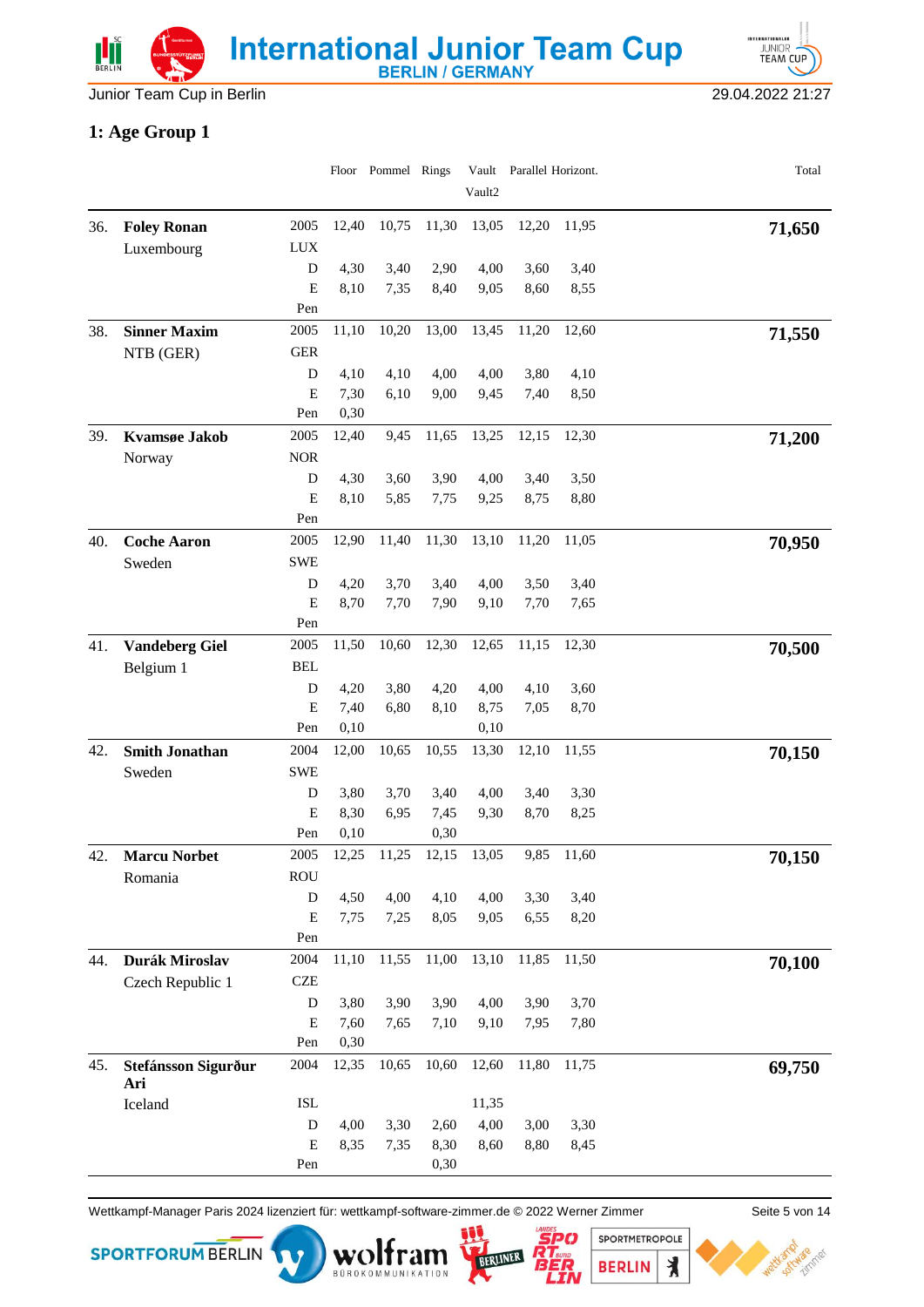Junior Team Cup in Berlin 29.04.2022 21:27

**INTERNATIONALE** JUNIOR<sup>1</sup>

#### **1: Age Group 1**

|     |                              |                    |              | Floor Pommel Rings |              | Vault2       | Vault Parallel Horizont. |              | Total  |
|-----|------------------------------|--------------------|--------------|--------------------|--------------|--------------|--------------------------|--------------|--------|
| 46. | <b>Kaplan David Dan</b>      | 2004               | 12,50        | 11,00              | 10,85        | 13,40        | 11,90                    | 10,05        | 69,700 |
|     | Czech Republic 1             | <b>CZE</b>         |              |                    |              |              |                          |              |        |
|     |                              | D                  | 3,90         | 3,50               | 2,80         | 4,00         | 3,40                     | 3,10         |        |
|     |                              | E                  | 8,60         | 7,50               | 8,35         | 9,40         | 8,50                     | 6,95         |        |
|     |                              | Pen                |              |                    | 0,30         |              |                          |              |        |
| 46. | <b>Olof Antti</b>            | 2005               | 10,85        | 11,50              | 10,75        | 13,30        | 12,40                    | 10,90        | 69,700 |
|     | Sweden                       | <b>SWE</b>         |              |                    |              | 11,25        |                          |              |        |
|     |                              | D                  | 3,80         | 2,60               | 3,60         | 4,00         | 3,40                     | 3,10         |        |
|     |                              | E                  | 7,15         | 8,90               | 7,15         | 9,30         | 9,00                     | 7,80         |        |
|     |                              | Pen                | 0,10         |                    |              |              |                          |              |        |
| 48. | Kwiatkowski Michal<br>Poland | 2005<br><b>POL</b> | 12,55        | 10,80              | 11,25        | 12,20        | 11,45                    | 10,60        | 68,850 |
|     |                              | D                  | 4,10         | 3,50               | 3,20         | 3,20         | 3,50                     | 2,90         |        |
|     |                              | E                  | 8,45         | 7,30               | 8,05         | 9,00         | 7,95                     | 7,70         |        |
|     |                              | Pen                |              |                    |              |              |                          |              |        |
| 49. | <b>Schmitz Josef</b>         | 2005               | 11,35        | 9,90               | 11,90        | 12,25        | 11,95                    | 11,20        | 68,550 |
|     | Czech Republic 2             | <b>CZE</b>         |              |                    |              |              |                          |              |        |
|     |                              | D                  | 3,90         | 2,60               | 3,90         | 3,20         | 3,10                     | 3,40         |        |
|     |                              | E                  | 7,45         | 7,60               | 8,00         | 9,05         | 8,85                     | 7,80         |        |
|     |                              | Pen                |              | 0,30               |              |              |                          |              |        |
| 50. | Vachuta Jan                  | 2005               | 11,40        | 10,55              | 10,40        | 12,80        | 11,40                    | 11,80        | 68,350 |
|     | Czech Republic               | <b>CZE</b>         |              |                    |              |              |                          |              |        |
|     |                              | D                  | 4,50         | 3,20               | 3,40         | 4,00         | 3,60                     | 3,00         |        |
|     |                              | E                  | 6,90         | 7,35               | 7,30         | 9,10         | 7,80                     | 8,80         |        |
|     |                              | Pen                |              |                    | 0,30         | 0,30         |                          |              |        |
| 51. | <b>Hermann Jarick</b>        | 2005               | 10,90        | 11,15              | 11,50        | 12,40        | 12,15                    | 10,00        | 68,100 |
|     | SC Cottbus (GER)             | <b>GER</b>         |              |                    |              |              |                          |              |        |
|     |                              | D<br>E             | 3,60<br>7,30 | 3,40<br>7,75       | 3,90<br>7,60 | 4,00<br>8,40 | 3,90<br>8,25             | 2,70<br>7,30 |        |
|     |                              | Pen                |              |                    |              |              |                          |              |        |
| 52. | <b>Marx Wouter</b>           | 2005               | 11,30        | 9,80               | 11,00        | 12,80        | 11,95                    | 11,20        | 68,050 |
|     | Belgium 2                    | <b>BEL</b>         |              |                    |              | 12,35        |                          |              |        |
|     |                              | ${\rm D}$          | 4,80         | 3,80               | 3,40         | 4,80         | 3,40                     | 2,70         |        |
|     |                              | E                  | 6,60         | 6,00               | 7,90         | 8,00         | 8,55                     | 8,50         |        |
|     |                              | Pen                | 0,10         |                    | 0,30         |              |                          |              |        |
| 53. | Neshyba Milan                | 2004               | 11,90        | 10,35              | 11,80        | 11,40        | 12,00                    | 10,30        | 67,750 |
|     | Czech Republic 2             | <b>CZE</b>         |              |                    |              |              |                          |              |        |
|     |                              | ${\bf D}$          | 3,80         | 2,90               | 3,80         | 4,00         | 3,60                     | 2,50         |        |
|     |                              | ${\bf E}$<br>Pen   | 8,10         | 7,45               | 8,00         | 7,70<br>0,30 | 8,40                     | 7,80         |        |
| 54. | <b>Beltran Enric</b>         | 2005               | 10,90        |                    | 8,95         | 13,00        | 10,70                    | 11,85        | 55,400 |
|     | Catalan                      | <b>ESP</b>         |              |                    |              |              |                          |              |        |
|     |                              | D                  | 4,20         |                    | 3,10         | 4,00         | 3,30                     | 3,60         |        |
|     |                              | ${\bf E}$          | 6,70         |                    | 6,15         | 9,10         | 7,40                     | 8,25         |        |
|     |                              | Pen                |              |                    | 0,30         | 0,10         |                          |              |        |

Wettkampf-Manager Paris 2024 lizenziert für: wettkampf-software-zimmer.de © 2022 Werner Zimmer Seite 6 von 14



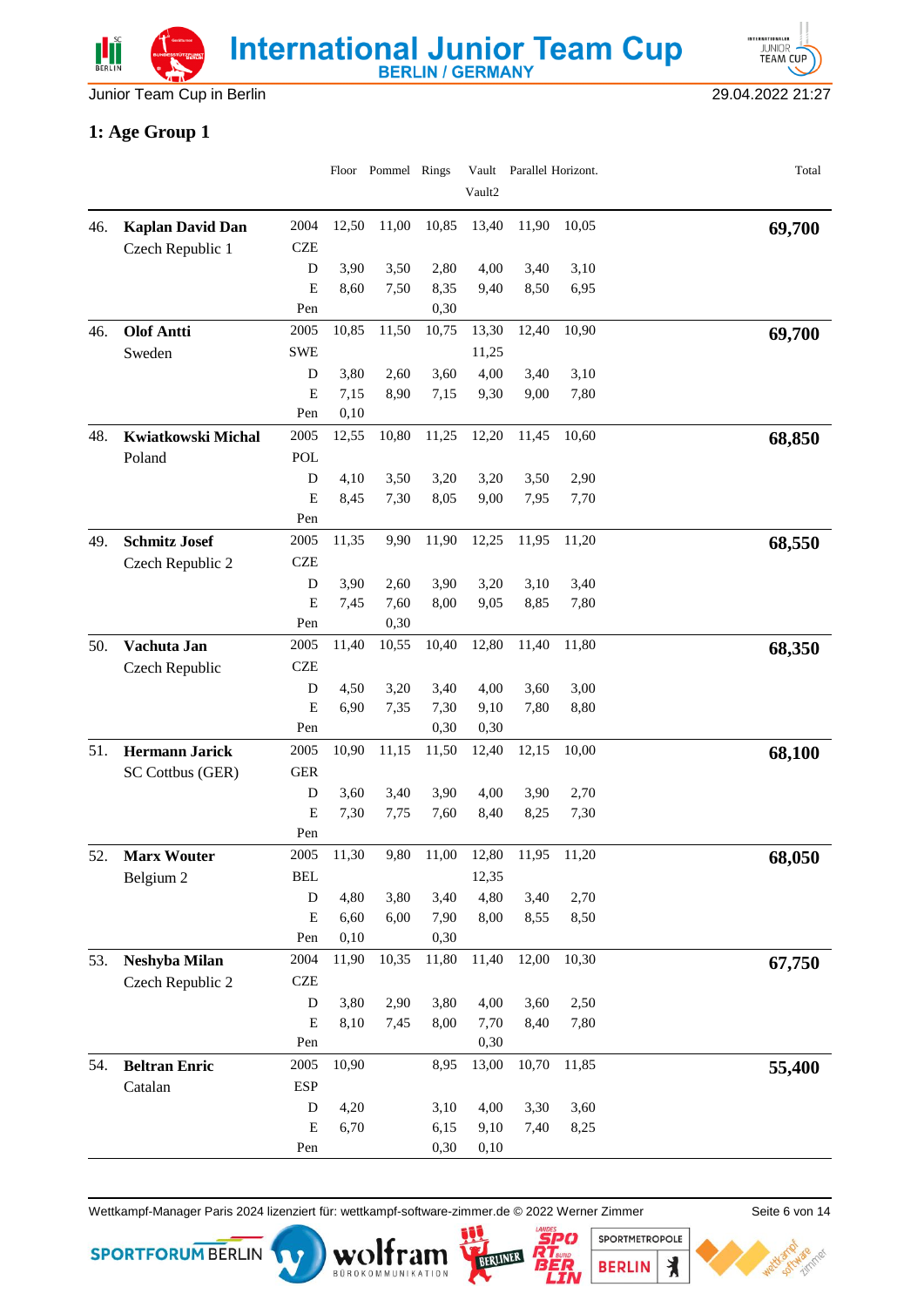



### **1: Age Group 1**

|     |                         |             | Floor Pommel Rings |       |        | Vault Parallel Horizont. |       | Total  |
|-----|-------------------------|-------------|--------------------|-------|--------|--------------------------|-------|--------|
|     |                         |             |                    |       | Vault2 |                          |       |        |
| 55. | <b>Schmitt Kilian</b>   | 2004        | 12,40              | 12,00 |        | 12,15                    | 11,90 | 48,450 |
|     | Suisse 2                | ${\bf SUI}$ |                    |       |        |                          |       |        |
|     |                         | $\mathbf D$ | 4,70               | 3,30  |        | 3,70                     | 3,40  |        |
|     |                         | E           | 7,70               | 8,70  |        | 8,45                     | 8,50  |        |
|     |                         | Pen         |                    |       |        |                          |       |        |
| 56. | <b>Eichhorn Gabriel</b> | 2005        | 0,00               | 12,80 |        | 12,20                    | 11,65 | 36,650 |
|     | Germany                 | ${\tt GER}$ |                    |       |        |                          |       |        |
|     |                         | D           |                    | 4,30  |        | 4,90                     | 3,90  |        |
|     |                         | E           |                    | 8,50  |        | 7,30                     | 7,75  |        |
|     |                         | Pen         |                    |       |        |                          |       |        |
| 57. | <b>Graf Marcel</b>      | 2005        | 11,15              | 12,30 |        | 12,15                    |       | 35,600 |
|     | NTB (GER)               | <b>GER</b>  |                    |       |        |                          |       |        |
|     |                         | ${\bf D}$   | 4,00               | 3,70  |        | 3,50                     |       |        |
|     |                         | $\mathbf E$ | 7,15               | 8,60  |        | 8,65                     |       |        |
|     |                         | Pen         |                    |       |        |                          |       |        |
| 58. | <b>Pfeil Leon</b>       | 2004        |                    | 12,25 |        | 11,25                    | 11,60 | 35,100 |
|     | SC Cottbus (GER)        | <b>GER</b>  |                    |       |        |                          |       |        |
|     |                         | ${\bf D}$   |                    | 3,80  |        | 3,90                     | 3,90  |        |
|     |                         | E           |                    | 8,45  |        | 7,35                     | 7,70  |        |
|     |                         | Pen         |                    |       |        |                          |       |        |
| 59. | <b>Tarca Nicholas</b>   | 2004        |                    | 12,25 |        | 11,25                    | 10,55 | 34,050 |
|     | Romania                 | <b>ROU</b>  |                    |       |        |                          |       |        |
|     |                         | $\mathbf D$ |                    | 3,90  |        | 4,20                     | 3,60  |        |
|     |                         | $\mathbf E$ |                    | 8,35  |        | 7,05                     | 6,95  |        |
|     |                         | Pen         |                    |       |        |                          |       |        |
| 60. | <b>Brand Mario</b>      | 2004        |                    | 12,30 |        |                          |       | 12,300 |
|     | Suisse 2                | ${\bf SUI}$ |                    |       |        |                          |       |        |
|     |                         | ${\bf D}$   |                    | 4,40  |        |                          |       |        |
|     |                         | $\mathbf E$ |                    | 7,90  |        |                          |       |        |
|     |                         | Pen         |                    |       |        |                          |       |        |

Wettkampf-Manager Paris 2024 lizenziert für: wettkampf-software-zimmer.de © 2022 Werner Zimmer Seite 7 von 14

BOROKOMMUNIKATION

**SPORTFORUM BERLIN** 



SPORTMETROPOLE

**BERLIN** 

 $\lambda$ 

'er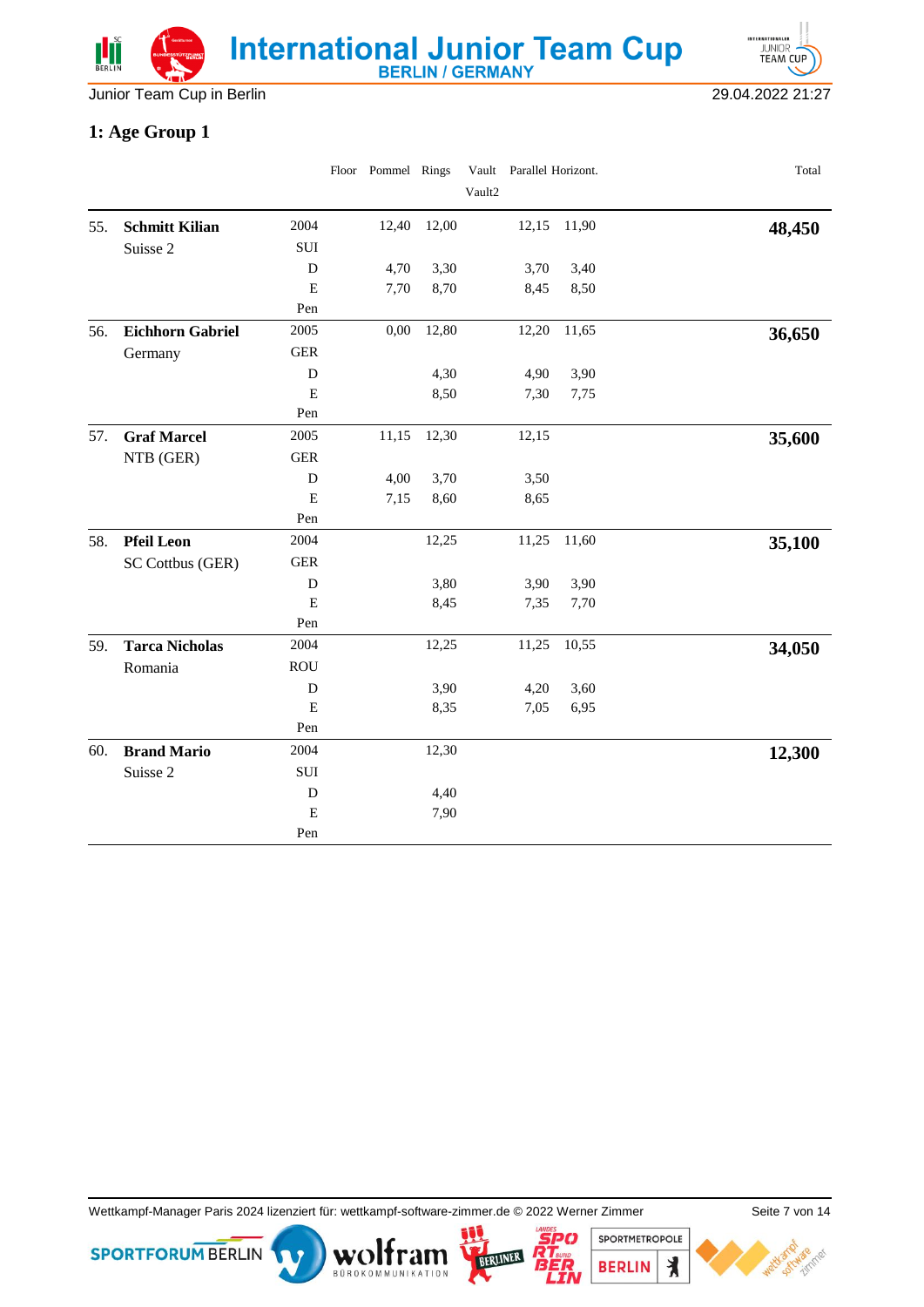



Junior Team Cup in Berlin 29.04.2022 21:27

### **2: Age Group 2**

|    |                                              |                  |              | Floor Pommel Rings |              | Vault2       | Vault Parallel Horizont. |              | Total  |
|----|----------------------------------------------|------------------|--------------|--------------------|--------------|--------------|--------------------------|--------------|--------|
|    |                                              |                  |              |                    |              |              |                          |              |        |
| 1. | <b>Eder Jonas</b>                            | 2006             | 12,80        | 13,05              | 12,75        | 13,10        | 12,70                    | 12,00        | 76,400 |
|    | Germany                                      | <b>GER</b>       |              |                    |              |              |                          |              |        |
|    |                                              | ${\bf D}$        | 4,20         | 4,50               | 4,00         | 4,00         | 4,20                     | 3,80         |        |
|    |                                              | E<br>Pen         | 8,60         | 8,55               | 8,75         | 9,10         | 8,50                     | 8,20         |        |
| 2. | <b>Deubler Alex</b>                          | 2006             | 12,20        | 11,20              | 13,00        | 13,70        | 12,65                    | 13,30        |        |
|    | <b>United States</b>                         | <b>USA</b>       |              |                    |              | 12,90        |                          |              | 76,050 |
|    |                                              | D                | 4,40         | 4,20               | 4,50         | 4,80         | 4,40                     | 4,40         |        |
|    |                                              | $\mathbf E$      | 7,80         | 7,00               | 8,50         | 8,90         | 8,25                     | 8,90         |        |
|    |                                              | Pen              |              |                    |              |              |                          |              |        |
| 3. | <b>Vetter Gino</b>                           | 2006             | 13,50        | 12,40              | 12,45        | 13,25        | 10,15                    | 12,55        | 74,300 |
|    | Austria                                      | <b>AUT</b>       |              |                    |              |              |                          |              |        |
|    |                                              | ${\bf D}$        | 4,60         | 4,00               | 3,70         | 4,00         | 3,90                     | 3,80         |        |
|    |                                              | $\mathbf E$      | 8,90         | 8,40               | 8,75         | 9,25         | 6,25                     | 8,75         |        |
|    |                                              | Pen              |              |                    |              |              |                          |              |        |
| 4. | <b>Löwe Luc</b>                              | 2006             | 12,65        | 11,05              | 12,25        | 13,40        | 12,10                    | 12,05        | 73,500 |
|    | SC Berlin 1                                  | <b>GER</b>       |              |                    |              |              |                          |              |        |
|    |                                              | D                | 3,90         | 4,00               | 4,00         | 4,00         | 3,40                     | 2,70         |        |
|    |                                              | ${\bf E}$<br>Pen | 8,75         | 7,05               | 8,25         | 9,40         | 8,70                     | 9,35         |        |
|    |                                              | 2007             | 13,55        | 9,55               | 11,45        | 13,35        | 13,40                    | 12,15        |        |
| 5. | <b>Leykin Danila</b><br><b>United States</b> | <b>USA</b>       |              |                    |              |              |                          |              | 73,450 |
|    |                                              | D                | 4,50         | 3,10               | 3,90         | 4,40         | 4,80                     | 4,00         |        |
|    |                                              | E                | 9,05         | 6,45               | 7,55         | 9,05         | 8,60                     | 8,15         |        |
|    |                                              | Pen              |              |                    |              | 0,10         |                          |              |        |
| 6. | <b>Faverus Elijah</b>                        | 2006             | 12,90        | 11,90              | 12,45        | 13,60        | 10,75                    | 11,60        | 73,200 |
|    | KNGU 1 (NED)                                 | <b>NED</b>       |              |                    |              |              |                          |              |        |
|    |                                              | D                | 4,30         | 4,20               | 4,00         | 4,80         | 3,50                     | 3,40         |        |
|    |                                              | E                | 8,60         | 7,70               | 8,45         | 8,80         | 7,25                     | 8,20         |        |
|    |                                              | Pen              |              |                    |              |              |                          |              |        |
| 7. | <b>Bottse Reduan</b>                         | 2007             | 12,35        | 11,00              | 12,25        | 12,95        | 12,80                    | 11,80        | 73,150 |
|    | KNGU 2 (NED)                                 | <b>NED</b>       |              |                    |              |              |                          |              |        |
|    |                                              | ${\bf D}$        | 4,10         | 3,80               | 4,00         | 4,00         | 4,20                     | 3,50         |        |
|    |                                              | ${\bf E}$        | 8,25         | 7,20               | 8,25         | 8,95         | 8,60                     | 8,30         |        |
|    |                                              | Pen              |              | 12,15              |              | 12,75        | 12,25                    |              |        |
| 8. | Öztürk Mert                                  | 2006             | 12,65        |                    | 11,00        |              |                          | 12,10        | 72,900 |
|    | SC Berlin 1                                  | ${\tt GER}$      |              |                    |              |              |                          |              |        |
|    |                                              | D<br>Е           | 4,00<br>8,65 | 4,00<br>8,15       | 4,10<br>6,90 | 3,20<br>9,55 | 3,80<br>8,45             | 3,70<br>8,40 |        |
|    |                                              | Pen              |              |                    |              |              |                          |              |        |
| 9. | <b>Enser Aaron</b>                           | 2007             | 12,75        | 12,05              | 10,90        | 13,65        | 12,70                    | 10,80        | 72,850 |
|    | KNGU 1 (NED)                                 | <b>NED</b>       |              |                    |              |              |                          |              |        |
|    |                                              | D                | 4,40         | 3,60               | 3,80         | 4,80         | 3,90                     | 2,90         |        |
|    |                                              | $\mathbf E$      | 8,35         | 8,45               | 7,40         | 8,85         | 8,80                     | 7,90         |        |
|    |                                              | Pen              |              |                    | 0,30         |              |                          |              |        |

Wettkampf-Manager Paris 2024 lizenziert für: wettkampf-software-zimmer.de © 2022 Werner Zimmer Seite 8 von 14

BÜROKOMMUNIKATION



SPORTMETROPOLE 120 **BERLIN** 

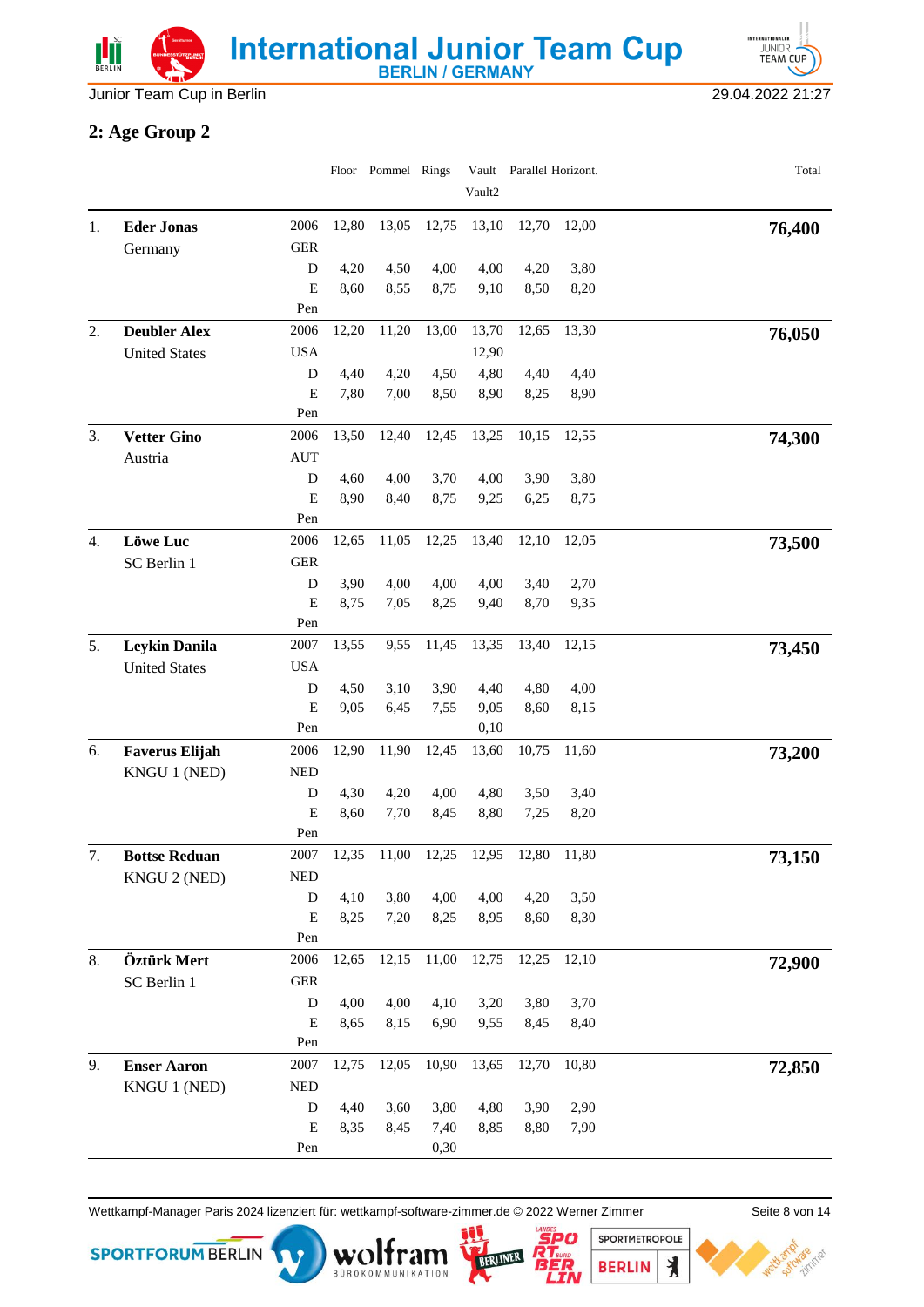

**INTERNATIONALE EXATIONALER**<br>JUNIOR<br>TEAM CUP

#### **2: Age Group 2**

|     |                        |                    |              | Floor Pommel Rings |              | Vault2       | Vault Parallel Horizont. |              | Total  |
|-----|------------------------|--------------------|--------------|--------------------|--------------|--------------|--------------------------|--------------|--------|
|     |                        |                    |              |                    |              |              |                          |              |        |
| 10. | Zambori Zala Samu      | 2006               | 11,80        | 11,55              | 12,50        | 13,15        | 11,15                    | 12,50        | 72,650 |
|     | Hungary                | <b>HUN</b><br>D    | 4,10         | 3,90               | 4,20         | 4,00         | 3,70                     | 4,20         |        |
|     |                        | E                  | 7,70         | 7,65               | 8,30         | 9,15         | 7,45                     | 8,30         |        |
|     |                        | Pen                |              |                    |              |              |                          |              |        |
| 11. | <b>Delaye Antonin</b>  | 2007               | 12,80        | 12,15              | 10,90        | 13,05        | 11,55                    | 11,85        | 72,300 |
|     | Pole France de Lyon    | <b>FRA</b>         |              |                    |              |              |                          |              |        |
|     |                        | D                  | 4,30         | 3,40               | 3,10         | 4,00         | 3,80                     | 3,50         |        |
|     |                        | E                  | 8,60         | 8,75               | 7,80         | 9,05         | 7,75                     | 8,35         |        |
|     |                        | Pen                | 0,10         |                    |              |              |                          |              |        |
| 12. | Dotsenko Dmytro        | 2006<br><b>ISR</b> | 10,85        | 10,50              | 11,85        | 13,10        | 12,30                    | 13,45        | 72,050 |
|     | Israel                 | D                  | 4,40         | 3,90               | 4,10         | 4,00         | 4,50                     | 4,50         |        |
|     |                        | E                  | 6,75         | 6,60               | 7,75         | 9,10         | 7,80                     | 8,95         |        |
|     |                        | Pen                | 0,30         |                    |              |              |                          |              |        |
| 13. | <b>Wohl Bryan</b>      | 2006               | 12,35        | 10,50              | 12,65        | 13,30        | 12,35                    | 10,75        | 71,900 |
|     | NTB (GER)              | <b>GER</b>         |              |                    |              |              |                          |              |        |
|     |                        | D                  | 4,30         | 3,70               | 4,00         | 4,00         | 4,00                     | 3,40         |        |
|     |                        | E                  | 8,05         | 6,80               | 8,65         | 9,40         | 8,35                     | 7,35         |        |
|     |                        | Pen                |              |                    |              | 0,10         |                          |              |        |
| 14. | <b>Goddard Michael</b> | 2006               | 12,65        | 10,85              | 12,15        | 11,70        | 12,45                    | 11,95        | 71,750 |
|     | Great Britain          | <b>GBR</b>         |              |                    |              |              |                          |              |        |
|     |                        | D<br>E             | 3,80<br>8,85 | 3,40<br>7,45       | 3,80<br>8,65 | 4,00<br>8,00 | 3,90<br>8,55             | 4,00<br>7,95 |        |
|     |                        | Pen                |              |                    | 0,30         | 0,30         |                          |              |        |
| 15. | <b>Fraisl Matteo</b>   | 2006               | 12,60        | 11,20              | 11,60        | 12,10        | 12,30                    | 11,80        | 71,600 |
|     | Austria                | <b>AUT</b>         |              |                    |              | 10,45        |                          |              |        |
|     |                        | D                  | 4,40         | 3,60               | 3,60         | 4,00         | 3,90                     | 3,10         |        |
|     |                        | E                  | 8,20         | 7,60               | 8,00         | 8,10         | 8,40                     | 8,70         |        |
|     |                        | Pen                |              |                    |              |              |                          |              |        |
| 16. | <b>Kalinic Tomás</b>   | 2007               | 12,20        | 11,55              | 11,35        | 12,40        | 11,70                    | 12,10        | 71,300 |
|     | Czech Republic         | <b>CZE</b>         |              |                    |              |              |                          |              |        |
|     |                        | ${\rm D}$<br>E     | 3,80<br>8,40 | 3,30<br>8,25       | 3,00<br>8,65 | 3,20<br>9,20 | 3,40<br>8,30             | 3,30<br>8,80 |        |
|     |                        | Pen                |              |                    | 0,30         |              |                          |              |        |
| 17. | Daněk Jonáš            | 2006               | 12,95        | 10,55              | 11,55        | 13,15        | 11,95                    | 10,95        | 71,100 |
|     | Czech Republic 2       | <b>CZE</b>         |              |                    |              |              |                          |              |        |
|     |                        | D                  | 4,20         | 3,10               | 3,80         | 4,00         | 3,20                     | 3,30         |        |
|     |                        | ${\bf E}$          | 8,75         | 7,45               | 7,75         | 9,15         | 8,75                     | 7,65         |        |
|     |                        | Pen                |              |                    |              |              |                          |              |        |
| 18. | Mihai Radu Iustin      | 2006               | 12,49        | 9,85               | 12,00        | 13,40        | 11,20                    | 12,10        | 71,040 |
|     | Romania                | <b>ROU</b>         |              |                    |              | 12,10        |                          |              |        |
|     |                        | D                  | 4,34         | 2,90               | 4,10         | 4,00         | 3,60                     | 3,60         |        |
|     |                        | E<br>Pen           | 8,15         | 6,95               | 7,90         | 9,40         | 7,60                     | 8,50         |        |
|     |                        |                    |              |                    |              |              |                          |              |        |

Wettkampf-Manager Paris 2024 lizenziert für: wettkampf-software-zimmer.de © 2022 Werner Zimmer Seite 9 von 14

BÜROKOMMUNIKATION





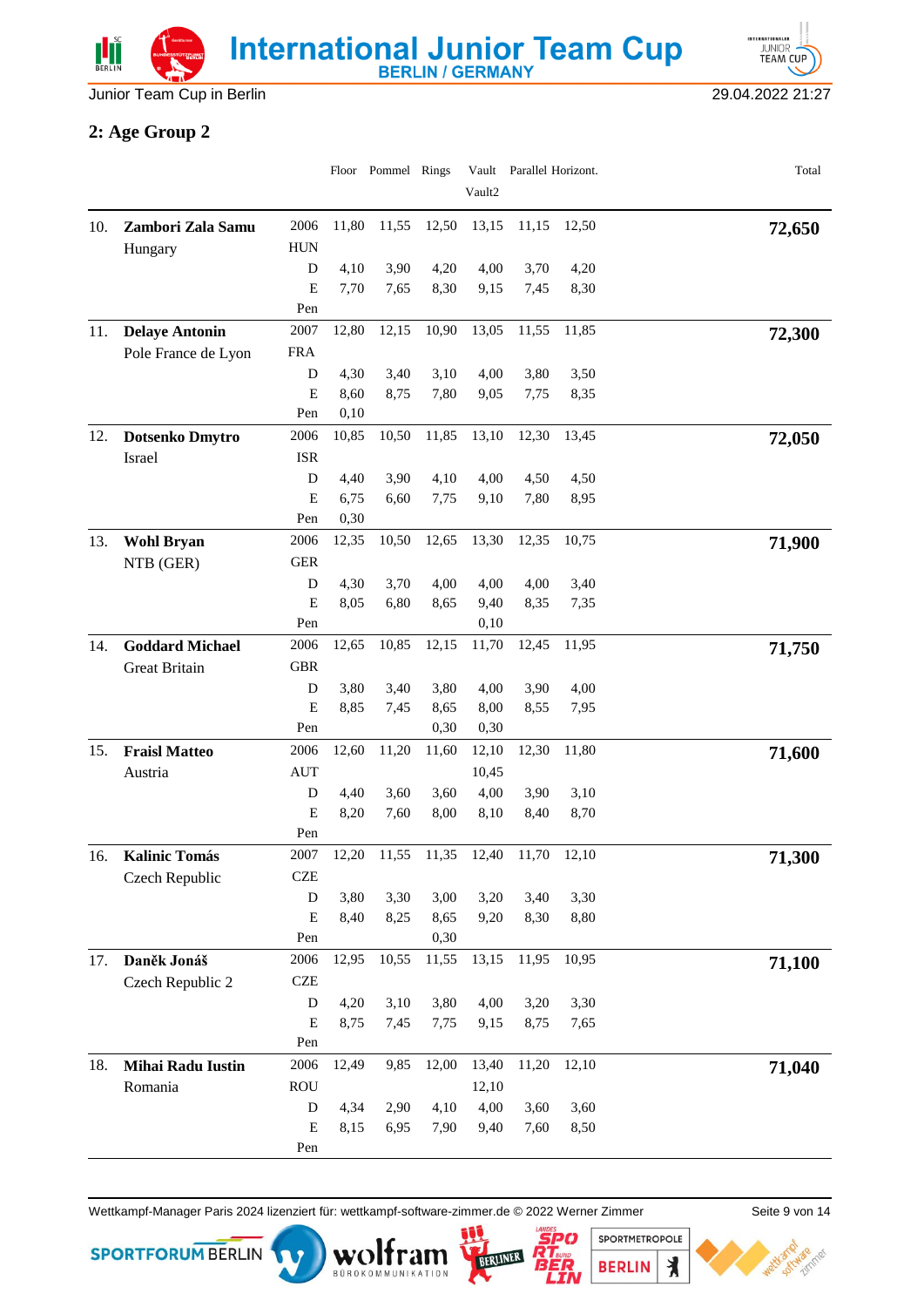



### **2: Age Group 2**

|     |                           |                    |              | Floor Pommel Rings |              | Vault2       | Vault Parallel Horizont. |       | Total  |
|-----|---------------------------|--------------------|--------------|--------------------|--------------|--------------|--------------------------|-------|--------|
|     |                           |                    |              |                    |              |              |                          |       |        |
| 19. | Ifeanyi Joshua<br>Norway  | 2006<br><b>NOR</b> | 12,35        | 10,90              | 11,30        | 12,75        | 12,00                    | 11,05 | 70,350 |
|     |                           | D                  | 4,30         | 3,30               | 4,00         | 4,00         | 3,20                     | 2,80  |        |
|     |                           | E                  | 8,15         | 7,60               | 7,30         | 8,75         | 8,80                     | 8,25  |        |
|     |                           | Pen                | 0,10         |                    |              |              |                          |       |        |
| 20. | <b>Ateyeh Omar</b>        | 2007               | 12,05        | 12,80              | 9,10         | 12,95        | 11,10                    | 12,20 | 70,200 |
|     | Suisse 1                  | SUI                |              |                    |              |              |                          |       |        |
|     |                           | D                  | 4,00         | 4,40               | 3,20         | 4,00         | 4,00                     | 3,60  |        |
|     |                           | E                  | 8,05         | 8,40               | 5,90         | 8,95         | 7,10                     | 8,60  |        |
|     |                           | Pen                |              |                    |              |              |                          |       |        |
| 21. | <b>Jean-Alphonse Adam</b> | 2006               | 11,70        | 9,45               | 12,00        | 12,95        | 12,20                    | 11,85 | 70,150 |
|     | Pole France de Lyon       | <b>FRA</b>         |              |                    |              |              |                          |       |        |
|     |                           | D                  | 4,10         | 2,70               | 3,50         | 4,00         | 4,20                     | 3,40  |        |
|     |                           | E<br>Pen           | 7,60         | 6,75               | 8,50         | 8,95         | 8,00                     | 8,45  |        |
| 21. | <b>Barris Gabriel</b>     | 2007               | 12,00        | 11,75              | 12,20        | 12,70        | 11,45                    | 10,05 |        |
|     | Catalan                   | <b>ESP</b>         |              |                    |              |              |                          |       | 70,150 |
|     |                           | D                  | 3,80         | 3,10               | 3,70         | 4,00         | 3,90                     | 2,20  |        |
|     |                           | E                  | 8,20         | 8,65               | 8,50         | 8,70         | 7,55                     | 7,85  |        |
|     |                           | Pen                |              |                    |              |              |                          |       |        |
| 23. | <b>Puicea David</b>       | 2006               | 11,60        | 11,50              | 11,85        | 12,30        | 11,35                    | 11,40 | 70,000 |
|     | Romania                   | <b>ROU</b>         |              |                    |              | 11,80        |                          |       |        |
|     |                           | D                  | 4,50         | 4,00               | 4,10         | 4,00         | 4,00                     | 3,80  |        |
|     |                           | ${\bf E}$          | 7,10         | 7,50               | 7,75         | 8,30         | 7,35                     | 7,60  |        |
|     |                           | Pen                |              |                    |              |              |                          |       |        |
| 24. | <b>Tournicourt Victor</b> | 2006               | 11,90        | 11,05              | 11,25        | 12,35        | 12,15                    | 11,25 | 69,950 |
|     | Belgium 1                 | <b>BEL</b>         |              |                    |              | 13,30        |                          |       |        |
|     |                           | D                  | 5,00         | 3,90               | 2,80         | 4,80         | 3,90                     | 2,60  |        |
|     |                           | E<br>Pen           | 7,30<br>0,40 | 7,15               | 8,75<br>0,30 | 7,85<br>0,30 | 8,25                     | 8,65  |        |
| 24. | <b>Ortal Ron</b>          | 2007               | 12,15        | 11,20              | 11,10        | 12,40        | 12,60                    | 10,50 |        |
|     | Israel                    | <b>ISR</b>         |              |                    |              |              |                          |       | 69,950 |
|     |                           | ${\bf D}$          | 3,60         | 3,00               | 3,70         | 3,20         | 3,80                     | 3,80  |        |
|     |                           | ${\bf E}$          | 8,95         | 8,20               | 7,70         | 9,20         | 8,80                     | 6,70  |        |
|     |                           | Pen                | 0,40         |                    | 0,30         |              |                          |       |        |
| 26. | <b>Sønsteng William</b>   | 2007               | 12,25        | 10,45              | 10,10        | 12,80        | 12,00                    | 11,65 | 69,250 |
|     | Norway                    | $\rm{NOR}$         |              |                    |              |              |                          |       |        |
|     |                           | D                  | 3,80         | 2,50               | 3,10         | 4,00         | 3,00                     | 3,30  |        |
|     |                           | ${\bf E}$          | 8,45         | 7,95               | 7,30         | 8,90         | 9,00                     | 8,35  |        |
|     |                           | Pen                |              |                    | 0,30         | 0,10         |                          |       |        |
| 27. | <b>Bulka Anton</b>        | 2006               | 11,55        | 10,40              | 11,45        | 11,65        | 11,45                    | 10,40 | 66,900 |
|     | SV Halle                  | <b>GER</b>         |              |                    |              |              |                          |       |        |
|     |                           | D                  | 4,30         | 3,50               | 3,70         | 2,80         | 4,10                     | 2,70  |        |
|     |                           | ${\bf E}$          | 7,25         | 6,90               | 7,75         | 8,85         | 7,35                     | 7,70  |        |
|     |                           | Pen                |              |                    |              |              |                          |       |        |

Wettkampf-Manager Paris 2024 lizenziert für: wettkampf-software-zimmer.de © 2022 Werner Zimmer Seite 10 von 14

BOROKOMMUNIKATION

**SPORTFORUM BERLIN** 



 $\mathbf{\mathbf{r}}$ 

**BERLIN** 

'er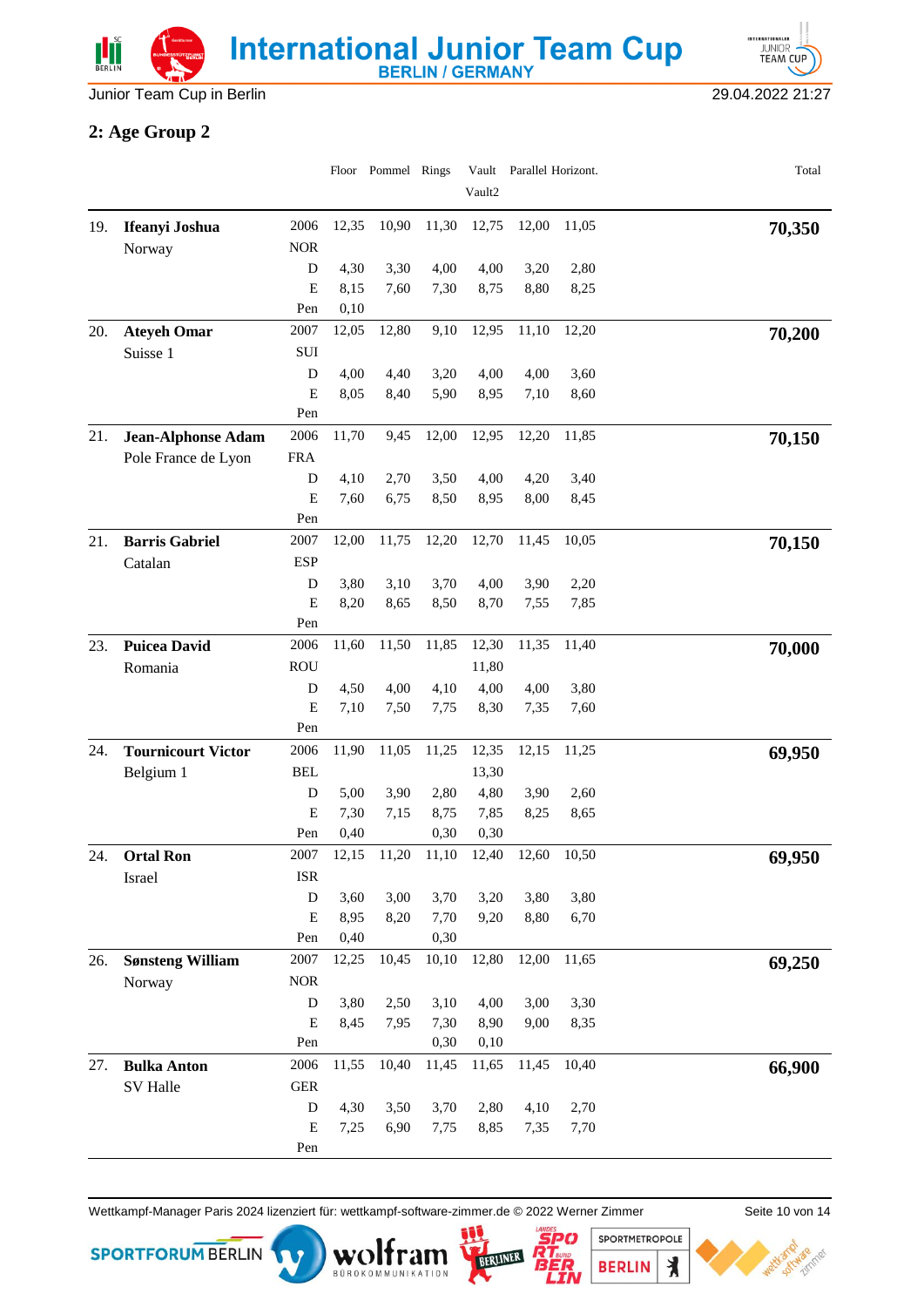



### **2: Age Group 2**

|     |                              |                |              | Floor Pommel Rings |              | Vault2       | Vault Parallel Horizont. |              | Total  |
|-----|------------------------------|----------------|--------------|--------------------|--------------|--------------|--------------------------|--------------|--------|
| 28. | Palermo Joy                  | 2006           | 11,25        | 9,95               | 11,05        | 12,25        | 12,00                    | 9,75         |        |
|     | Luxembourg                   | <b>LUX</b>     |              |                    |              |              |                          |              | 66,250 |
|     |                              | D              | 3,80         | 2,90               | 2,70         | 3,20         | 3,00                     | 2,00         |        |
|     |                              | ${\bf E}$      | 7,45         | 7,05               | 8,35         | 9,05         | 9,00                     | 7,75         |        |
|     |                              | Pen            |              |                    |              |              |                          |              |        |
| 29. | <b>Schepers Kyano</b>        | 2006           | 12,25        | 8,15               | 12,20        | 9,20         | 12,40                    | 11,65        | 65,850 |
|     | Belgium 1                    | <b>BEL</b>     |              |                    |              |              |                          |              |        |
|     |                              | D              | 4,00         | 3,20               | 3,50         | 1,60         | 4,00                     | 4,20         |        |
|     |                              | E              | 8,25         | 4,95               | 8,70         | 7,60         | 8,40                     | 7,45         |        |
|     |                              | Pen            |              |                    |              |              |                          |              |        |
| 30. | <b>Lambrechts Cas</b>        | 2006           | 11,50        | 8,10               | 11,10        | 11,55        | 11,20                    | 11,05        | 64,500 |
|     | KNGU 2 (NED)                 | <b>NED</b>     |              |                    |              |              |                          |              |        |
|     |                              | ${\bf D}$<br>E | 3,80<br>7,70 | 3,40<br>4,70       | 3,00<br>8,10 | 2,80<br>8,75 | 3,50<br>7,70             | 2,80<br>8,25 |        |
|     |                              | Pen            |              |                    |              |              |                          |              |        |
| 31. | <b>Hoksbergen Herman</b>     | 2007           | 10,95        | 8,95               | 10,50        | 11,60        | 11,10                    | 10,70        | 63,800 |
|     | <b>RKDOS</b> (NED)           | <b>NED</b>     |              |                    |              |              |                          |              |        |
|     |                              | D              | 3,40         | 2,20               | 2,20         | 2,20         | 2,90                     | 2,40         |        |
|     |                              | E              | 7,85         | 7,05               | 8,60         | 9,40         | 8,20                     | 8,30         |        |
|     |                              | Pen            | 0,30         | 0,30               | 0,30         |              |                          |              |        |
| 31. | Ragnarsson Lúkas Ari         | 2006           | 10,60        | 8,50               | 11,00        | 12,35        | 11,15                    | 10,20        | 63,800 |
|     | Iceland                      | <b>ISL</b>     |              |                    |              | 11,15        |                          |              |        |
|     |                              | D              | 3,60         | 2,90               | 3,10         | 3,20         | 2,50                     | 2,20         |        |
|     |                              | E              | 7,00         | 5,60               | 7,90         | 9,15         | 8,65                     | 8,00         |        |
|     |                              | Pen            |              |                    |              |              |                          |              |        |
| 33. | <b>Lammers Stijn</b>         | 2007           | 10,35        | 10,20              | 10,90        | 11,05        | 10,50                    | 10,75        | 63,750 |
|     | RKDOS (NED)                  | <b>NED</b>     |              |                    |              |              |                          |              |        |
|     |                              | D<br>E         | 2,90<br>7,75 | 2,60<br>7,90       | 2,60<br>8,30 | 2,20<br>8,95 | 3,00<br>7,50             | 2,30<br>8,45 |        |
|     |                              | Pen            | 0,30         | 0,30               |              | 0,10         |                          |              |        |
| 34. | <b>Jabine Till</b>           | 2007           | 10,60        | 9,25               | 10,65        | 11,70        | 9,20                     | 10,75        | 62,150 |
|     | SC Cottbus (GER)             | <b>GER</b>     |              |                    |              |              |                          |              |        |
|     |                              | $\mathbf D$    | 3,10         | 3,60               | 3,10         | 2,40         | 3,70                     | 2,70         |        |
|     |                              | ${\bf E}$      | 7,50         | 5,65               | 7,85         | 9,30         | 5,50                     | 8,05         |        |
|     |                              | Pen            |              |                    | 0,30         |              |                          |              |        |
| 35. | Koperski Filip               | 2007           | 10,65        | 4,45               | 11,10        | 12,50        | 12,25                    | 10,85        | 61,800 |
|     | Poland                       | POL            |              |                    |              | 11,60        |                          |              |        |
|     |                              | ${\bf D}$      | 3,40         | 2,70               | 3,40         | 4,00         | 3,00                     | 2,70         |        |
|     |                              | ${\bf E}$      | 7,25         | 5,05               | 7,70         | 8,60         | 9,25                     | 8,15         |        |
|     |                              | Pen            |              | 3,30               |              | 0,10         |                          |              |        |
| 36. | <b>Kristinsson Ari Freyr</b> | 2006           | 11,00        | 9,75               | 10,05        | 10,85        | 11,20                    | 8,50         | 61,350 |
|     | Iceland                      | <b>ISL</b>     |              |                    |              |              |                          |              |        |
|     |                              | D              | 3,00         | 3,20               | 2,20         | 2,20         | 2,40                     | 1,80         |        |
|     |                              | E<br>Pen       | 8,00         | 6,55               | 8,15<br>0,30 | 8,65         | 8,80                     | 6,70         |        |
|     |                              |                |              |                    |              |              |                          |              |        |

Wettkampf-Manager Paris 2024 lizenziert für: wettkampf-software-zimmer.de © 2022 Werner Zimmer Seite 11 von 14

BÜROKOMMUNIKATION



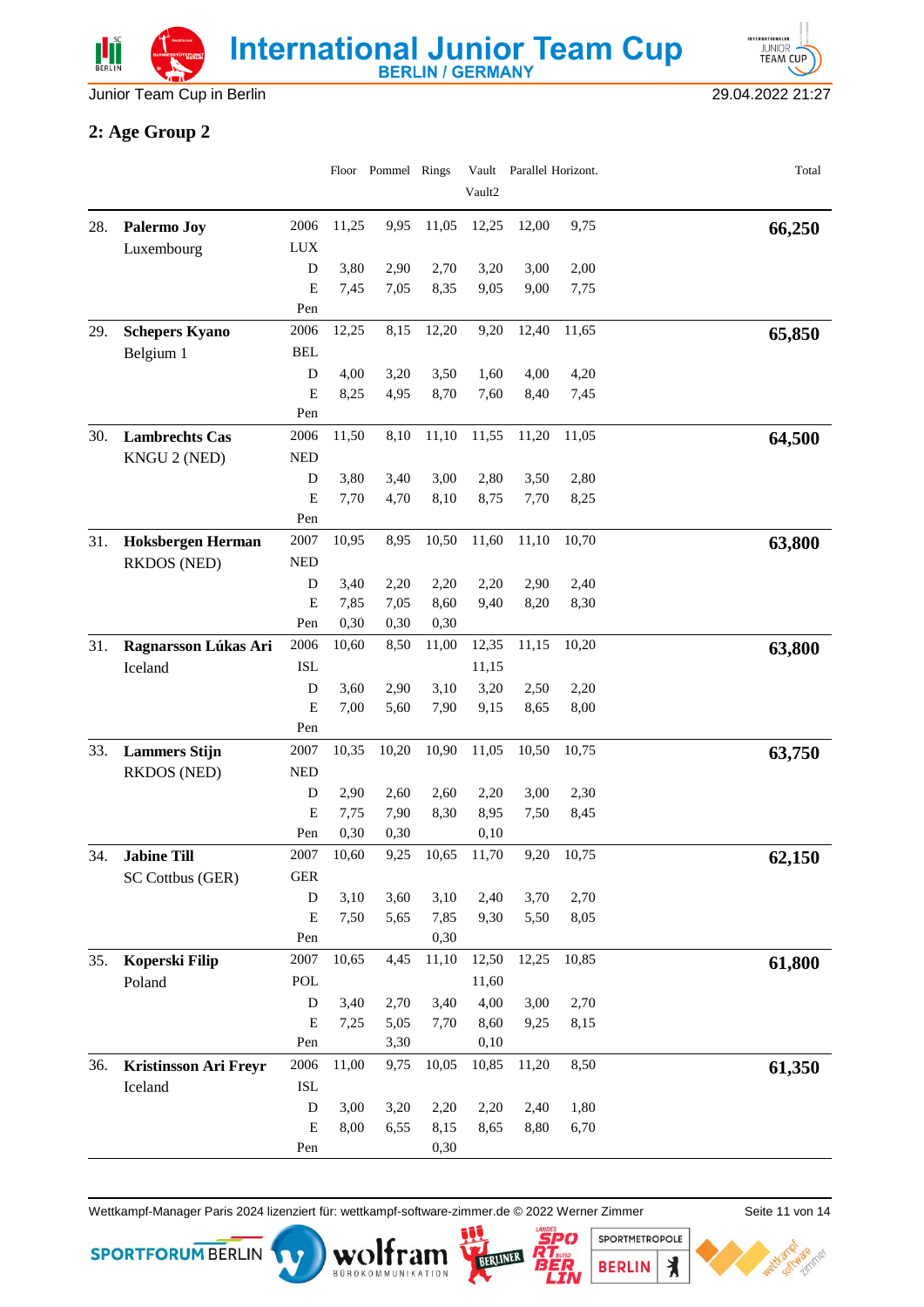Junior Team Cup in Berlin 29.04.2022 21:27

**INTERNATIONALE** JUNIOR<sup>1</sup>

#### **2: Age Group 2**

|     |                      |             |       | Floor Pommel Rings |       |        | Vault Parallel Horizont. |       | Total  |
|-----|----------------------|-------------|-------|--------------------|-------|--------|--------------------------|-------|--------|
|     |                      |             |       |                    |       | Vault2 |                          |       |        |
| 37. | Kárason Stefán Máni  | 2006        | 10,45 | 6,65               | 10,40 | 11,20  | 9,20                     | 10,75 | 58,650 |
|     | Iceland              | <b>ISL</b>  |       |                    |       |        |                          |       |        |
|     |                      | D           | 3,20  | 2,30               | 2,90  | 2,40   | 2,20                     | 2,40  |        |
|     |                      | E           | 7,25  | 4,35               | 7,80  | 8,90   | 7,00                     | 8,35  |        |
|     |                      | Pen         |       |                    | 0,30  | 0,10   |                          |       |        |
| 38. | <b>Wagner Mika</b>   | 2007        | 11,95 |                    | 11,90 | 11,95  | 11,35                    | 11,35 | 58,500 |
|     | SC Berlin 1          | <b>GER</b>  |       |                    |       |        |                          |       |        |
|     |                      | D           | 3,60  |                    | 3,30  | 2,80   | 3,60                     | 3,10  |        |
|     |                      | E           | 8,65  |                    | 8,60  | 9,15   | 7,75                     | 8,25  |        |
|     |                      | Pen         | 0,30  |                    |       |        |                          |       |        |
| 39. | <b>Keser Cas</b>     | 2007        |       | 11,70              | 11,35 | 10,50  | 12,10                    | 10,85 | 56,500 |
|     | KNGU 2 (NED)         | <b>NED</b>  |       |                    |       |        |                          |       |        |
|     |                      | ${\bf D}$   | 3,80  | 3,80               | 3,90  | 2,80   | 3,80                     | 3,60  |        |
|     |                      | E           | 7,70  | 7,90               | 7,45  | 8,00   | 8,30                     | 7,25  |        |
|     |                      | Pen         |       |                    |       | 0,30   |                          |       |        |
| 40. | <b>Kayser Mathis</b> | 2006        |       | 10,15              |       | 14,00  | 11,95                    | 11,30 | 47,400 |
|     | Luxembourg           | <b>LUX</b>  |       |                    |       |        |                          |       |        |
|     |                      | D           |       | 2,50               |       | 4,80   | 3,00                     | 3,00  |        |
|     |                      | $\mathbf E$ |       | 7,65               |       | 9,20   | 8,95                     | 8,30  |        |
|     |                      | Pen         |       |                    |       |        |                          |       |        |
| 41. | <b>Neyrinck Bob</b>  | 2006        | 11,95 | 10,45              |       | 11,60  |                          | 10,25 | 44,250 |
|     | Belgium 2            | <b>BEL</b>  |       |                    |       |        |                          |       |        |
|     |                      | D           | 3,80  | 3,40               |       | 2,80   |                          | 2,60  |        |
|     |                      | E           | 8,15  | 7,05               |       | 8,80   |                          | 7,65  |        |
|     |                      | Pen         |       |                    |       |        |                          |       |        |
| 42. | Van Kampen Fynn      | 2006        |       | 11,85              |       | 13,30  | 9,85                     |       | 35,000 |
|     | Belgium 2            | <b>BEL</b>  |       |                    |       |        |                          |       |        |
|     |                      | $\mathbf D$ |       | 4,20               |       | 4,00   | 3,80                     |       |        |
|     |                      | $\mathbf E$ |       | 7,65               |       | 9,30   | 6,05                     |       |        |
|     |                      | Pen         |       |                    |       |        |                          |       |        |

Wettkampf-Manager Paris 2024 lizenziert für: wettkampf-software-zimmer.de © 2022 Werner Zimmer Seite 12 von 14

BOROKOMMUNIKATION





120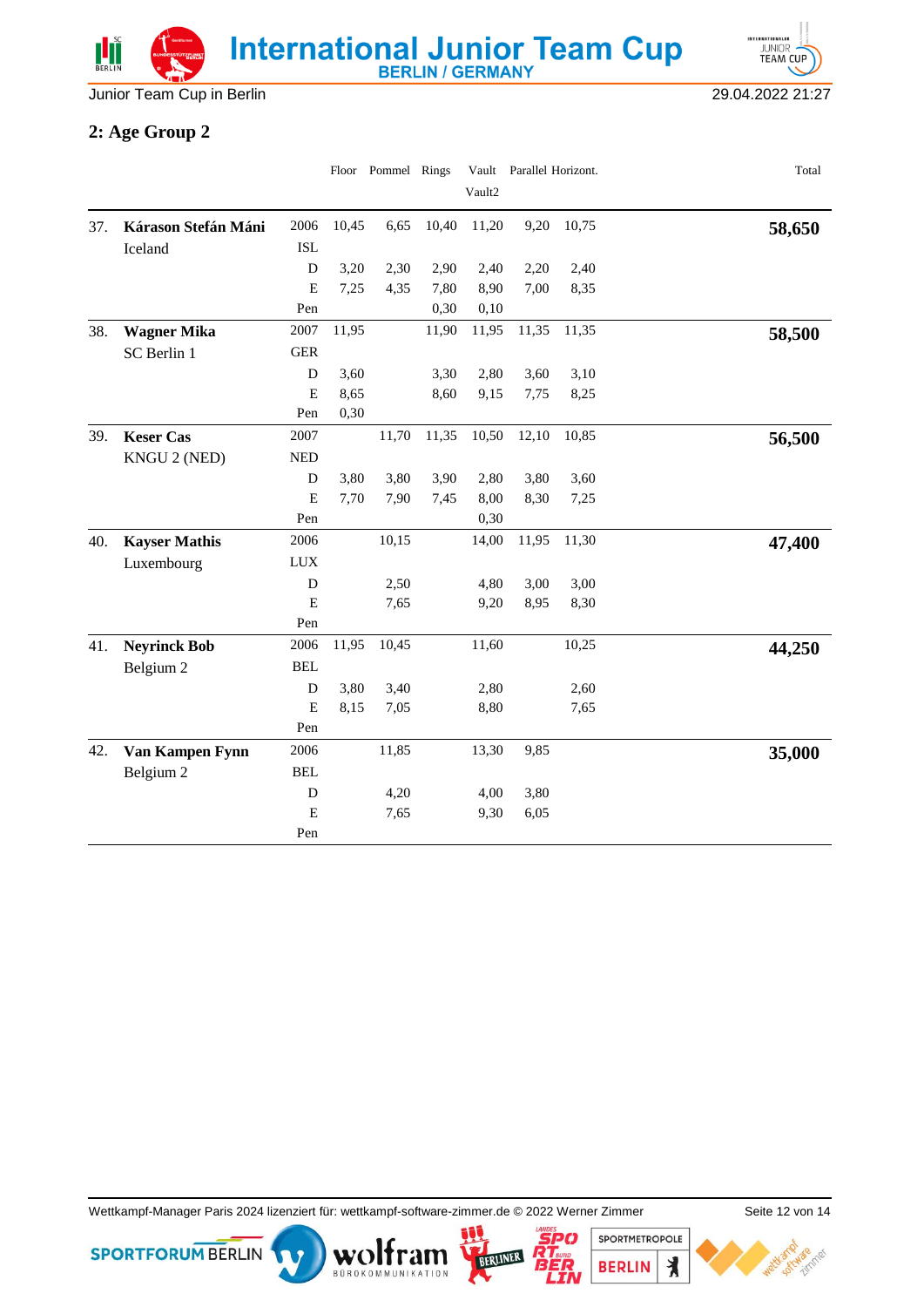

Junior Team Cup in Berlin 29.04.2022 21:27

### **3: Age Group 3**

|    |                                         |                          |               | Floor Pommel Rings |               | Vault2       | Vault Parallel Horizont. |              | Total  |
|----|-----------------------------------------|--------------------------|---------------|--------------------|---------------|--------------|--------------------------|--------------|--------|
|    |                                         |                          |               |                    |               |              |                          |              |        |
| 1. | <b>Brown Hayden</b>                     | 2009                     | 11,85         | 11,25              | 12,40         | 12,85        | 12,40                    | 12,05        | 72,800 |
|    | <b>United States</b>                    | <b>USA</b><br>${\bf D}$  | 4,10          | 4,20               | 3,80          | 4,00         | 4,00                     | 2,70         |        |
|    |                                         | E                        | 7,85          | 7,05               | 8,60          | 8,95         | 8,40                     | 9,35         |        |
|    |                                         | Pen                      | 0,10          |                    |               | 0,10         |                          |              |        |
| 2. | <b>Beetz Noah</b>                       | 2008                     | 12,80         | 11,30              | 10,65         | 13,05        | 11,80                    | 11,25        | 70,850 |
|    | SC Cottbus (GER)                        | <b>GER</b>               |               |                    |               | 12,20        |                          |              |        |
|    |                                         | D                        | 4,30          | 3,10               | 3,30          | 4,00         | 3,30                     | 2,80         |        |
|    |                                         | ${\bf E}$                | 8,50          | 8,20               | 7,65          | 9,05         | 8,50                     | 8,45         |        |
|    |                                         | Pen                      |               |                    | 0,30          |              |                          |              |        |
| 3. | <b>Le-Khac Tomasz</b>                   | 2008                     | 11,30         | 11,60              | 12,00         | 11,10        | 12,35                    | 11,95        | 70,300 |
|    | Poland                                  | POL                      |               |                    |               |              |                          |              |        |
|    |                                         | ${\bf D}$<br>$\mathbf E$ | 3,90<br>7,40  | 3,80<br>7,80       | 3,30<br>8,70  | 2,20<br>8,90 | 4,20<br>8,15             | 2,70<br>9,25 |        |
|    |                                         | Pen                      |               |                    |               |              |                          |              |        |
| 4. | <b>Berkovich Noam</b>                   | 2008                     | 12,60         | 11,40              | 11,20         | 12,50        | 11,25                    | 11,05        | 70,000 |
|    | Israel                                  | <b>ISR</b>               |               |                    |               | 11,35        |                          |              |        |
|    |                                         | D                        | 4,10          | 2,80               | 3,40          | 3,20         | 3,30                     | 2,50         |        |
|    |                                         | ${\bf E}$                | 8,50          | 8,60               | 8,10          | 9,30         | 7,95                     | 8,55         |        |
|    |                                         | Pen                      |               |                    | 0,30          |              |                          |              |        |
| 5. | <b>Porter Benjamin</b>                  | 2009                     | 12,60         | 8,15               | 11,55         | 12,90        | 11,60                    | 11,40        | 68,200 |
|    | Great Britain                           | <b>GBR</b>               |               |                    |               | 12,10        |                          |              |        |
|    |                                         | D                        | 3,90          | 3,00               | 3,20          | 4,00         | 2,90                     | 2,40         |        |
|    |                                         | E<br>Pen                 | 8,70          | 5,15               | 8,65<br>0,30  | 8,90         | 8,70                     | 9,00         |        |
| 6. | <b>Fokin Matvey</b>                     | 2010                     | 11,65         | 10,05              | 11,00         | 11,90        | 11,30                    | 11,10        |        |
|    | NTB (GER)                               | <b>GER</b>               |               |                    |               |              |                          |              | 67,000 |
|    |                                         | D                        | 3,70          | 3,40               | 2,80          | 2,80         | 2,80                     | 2,70         |        |
|    |                                         | ${\bf E}$                | 8,25          | 6,65               | 8,20          | 9,10         | 8,50                     | 8,40         |        |
|    |                                         | Pen                      | 0,30          |                    |               |              |                          |              |        |
| 7. | <b>Dekker Tycho</b>                     | 2008                     | 11,40         | 10,05              | 10,70         | 11,40        | 10,90                    | 10,70        | 65,150 |
|    | <b>RKDOS</b> (NED)                      | <b>NED</b>               |               |                    |               |              |                          |              |        |
|    |                                         | ${\bf D}$                | 3,00          | 2,30               | 2,50          | 2,20         | 2,70                     | 2,20         |        |
|    |                                         | $\mathbf E$              | 8,70          | 8,05               | 8,50          | 9,20         | 8,20                     | 8,50         |        |
| 8. |                                         | Pen<br>2009              | 0,30<br>11,30 | 0,30<br>9,35       | 0,30<br>10,80 | 11,00        | 10,90                    | 10,75        |        |
|    | <b>Chebotarev German</b><br>SC Berlin 1 | <b>GER</b>               |               |                    |               |              |                          |              | 64,100 |
|    |                                         | D                        | 3,40          | 2,50               | 2,20          | 1,60         | 3,00                     | 2,10         |        |
|    |                                         | E                        | 8,20          | 6,85               | 8,90          | 9,40         | 7,90                     | 8,65         |        |
|    |                                         | Pen                      | 0,30          |                    | 0,30          |              |                          |              |        |
| 9. | <b>Gruse Johannes</b>                   | 2009                     | 10,75         | 8,80               | 10,65         | 11,40        | 11,20                    | 11,00        | 63,800 |
|    | SC Berlin                               | <b>GER</b>               |               |                    |               |              |                          |              |        |
|    |                                         | D                        | 3,10          | 2,90               | 2,90          | 2,40         | 2,80                     | 2,40         |        |
|    |                                         | $\mathbf E$              | 7,95          | 5,90               | 8,05          | 9,10         | 8,40                     | 8,60         |        |
|    |                                         | Pen                      | 0,30          |                    | 0,30          | 0,10         |                          |              |        |

Wettkampf-Manager Paris 2024 lizenziert für: wettkampf-software-zimmer.de © 2022 Werner Zimmer Seite 13 von 14

BOROKOMMUNIKATION



SPORTMETROPOLE 'er